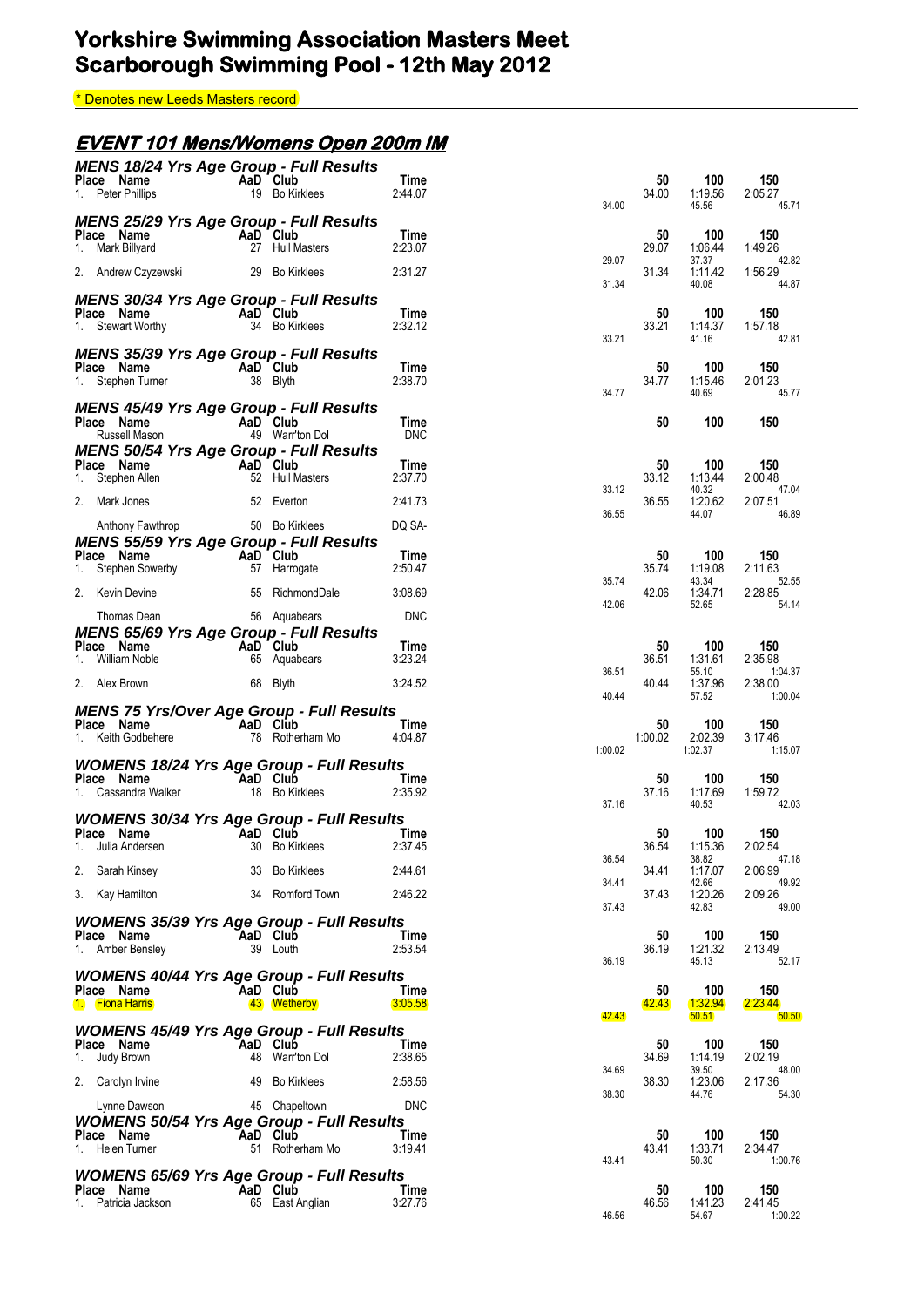| <u>EVENT 102 Mens 180+ Yrs 100m Freestyle Team</u>                                                                                                                                                                                                                                                                                                                                                                                                                                                                                                                                                                                |                                                                                                            |                                                                                                                                                                                                                                                                                                      |                                                      |                                                                                                                                                                                 |                         |
|-----------------------------------------------------------------------------------------------------------------------------------------------------------------------------------------------------------------------------------------------------------------------------------------------------------------------------------------------------------------------------------------------------------------------------------------------------------------------------------------------------------------------------------------------------------------------------------------------------------------------------------|------------------------------------------------------------------------------------------------------------|------------------------------------------------------------------------------------------------------------------------------------------------------------------------------------------------------------------------------------------------------------------------------------------------------|------------------------------------------------------|---------------------------------------------------------------------------------------------------------------------------------------------------------------------------------|-------------------------|
| <b>Full Results</b><br>Place Name<br>1.<br><b>East Leeds SC</b><br>2.<br>York City Baths Club<br>3.<br>Borough of Kirklees SC                                                                                                                                                                                                                                                                                                                                                                                                                                                                                                     | A.G Club                                                                                                   |                                                                                                                                                                                                                                                                                                      | <b>East Leeds</b><br><b>York City</b><br>Bo Kirklees | Time                                                                                                                                                                            | 52.24<br>52.50<br>54.47 |
| <u>EVENT 103 Womens 180+ Yrs 100m Freestyle Team</u>                                                                                                                                                                                                                                                                                                                                                                                                                                                                                                                                                                              |                                                                                                            |                                                                                                                                                                                                                                                                                                      |                                                      |                                                                                                                                                                                 |                         |
| <b>Full Results</b><br>Place<br>Name<br>Borough of Kirklees SC<br>1.                                                                                                                                                                                                                                                                                                                                                                                                                                                                                                                                                              | A.G Club                                                                                                   |                                                                                                                                                                                                                                                                                                      | Bo Kirklees                                          | Time                                                                                                                                                                            | 1:10.28                 |
| <u>EVENT 104 Mens 100+ Yrs 100m Freestyle Team</u>                                                                                                                                                                                                                                                                                                                                                                                                                                                                                                                                                                                |                                                                                                            |                                                                                                                                                                                                                                                                                                      |                                                      |                                                                                                                                                                                 |                         |
| <b>Full Results</b><br>Place<br>Name<br>1.<br><b>Hull Masters SC</b><br>2.<br>Borough of Kirklees SC<br>3.<br>Gainsborough Dolphins                                                                                                                                                                                                                                                                                                                                                                                                                                                                                               | A.G Club                                                                                                   |                                                                                                                                                                                                                                                                                                      | Hull Masters<br><b>Bo Kirklees</b><br>Gainsborough   | Time                                                                                                                                                                            | 50.60<br>51.71<br>55.65 |
| <u>EVENT 105 Womens 100+ Yrs 100m Freestyle Team</u>                                                                                                                                                                                                                                                                                                                                                                                                                                                                                                                                                                              |                                                                                                            |                                                                                                                                                                                                                                                                                                      |                                                      |                                                                                                                                                                                 |                         |
| <b>Full Results</b><br>Place<br>Name<br>Borough of Kirklees SC<br>1.<br>2.<br><b>Hull Masters SC</b>                                                                                                                                                                                                                                                                                                                                                                                                                                                                                                                              | A.G Club                                                                                                   |                                                                                                                                                                                                                                                                                                      | <b>Bo Kirklees</b><br>Hull Masters                   | Time                                                                                                                                                                            | 57.03<br>1:02.81        |
| <u>EVENT 106 Mens Open 50m Breaststroke</u>                                                                                                                                                                                                                                                                                                                                                                                                                                                                                                                                                                                       |                                                                                                            |                                                                                                                                                                                                                                                                                                      |                                                      |                                                                                                                                                                                 |                         |
| 18/24 Yrs Age Group - Full Results<br>Place Name<br>Oliver Simpson<br>1.<br>2.<br><b>Jake Rylatt</b><br>$\overline{3}$ .<br>Russell Mottram<br>4.<br>Jonathan Prince<br>5.<br>Peter Phillips<br>6.<br><b>Richard Cooper</b><br>7.<br>Michael Dawson<br>25/29 Yrs Age Group - Full Results<br>Place Name<br>1.<br><b>Adam Butters</b><br>2.<br>James O'Brien<br>3.<br>lan Hansford<br>30/34 Yrs Age Group - Full Results<br>Place Name<br>1.<br>Ross Turner<br>2.<br>John Major<br>3.<br>Matt Willis<br><b>Stewart Worthy</b><br>4.<br>5.<br>Mohamed Elnaggar<br>35/39 Yrs Age Group - Full Results<br>Place Name<br>1. Paul Ellis | AaD<br>21<br>23<br>18<br>19<br>19<br>19<br>AaD Club<br>26<br>27<br>AaD<br>32<br>33<br>30<br>34<br>AaD Club | Club<br><b>York City</b><br>20 East Leeds<br><b>Bo Kirklees</b><br><b>Bo Kirklees</b><br><b>Bo Kirklees</b><br>Sheffield C<br>Blyth<br>Gainsborough<br>Co Lincoln P<br>25 Gainsborough<br>Club<br>Rugby<br>South Hunsle<br>Calv Bing<br><b>Bo Kirklees</b><br>32 Bo Kirklees<br><b>36</b> East Leeds |                                                      | Time<br>33.41<br>$33.89*$<br>34.00<br>36.08<br>36.58<br>36.99<br>42.26<br>Time<br>33.85<br>37.99<br>44.30<br>Time<br>31.37<br>34.39<br>34.70<br>35.51<br>43.15<br>Time<br>36.35 |                         |
| 40/44 Yrs Age Group - Full Results<br>Place Name<br><b>Steven Morris</b><br>1.<br>45/49 Yrs Age Group - Full Results<br>Place Name                                                                                                                                                                                                                                                                                                                                                                                                                                                                                                | AaD Club<br>AaD                                                                                            | 40 Gainsborough<br>Club                                                                                                                                                                                                                                                                              |                                                      | Time<br>40.37<br>Time                                                                                                                                                           |                         |
| $\mathbf{1}$<br><b>Peter Jackson</b><br>2.<br>lan Brierley<br>3.<br>Michael Pepper<br>4.<br>Bruce Jones<br>5.<br>Tony O'Donohoe                                                                                                                                                                                                                                                                                                                                                                                                                                                                                                   | 48<br>46<br>48                                                                                             | 46 East Leeds<br>46 Bo Kirklees<br>Rotherham Mo<br><b>Bo Kirklees</b><br><b>Bradford</b>                                                                                                                                                                                                             |                                                      | 36.28<br>39.68<br>39.78<br>43.79<br>45.13                                                                                                                                       |                         |
| 50/54 Yrs Age Group - Full Results<br>Place Name<br>Mark Jones<br>1.<br>2.<br>Anthony Ruddiman<br>David Sullivan                                                                                                                                                                                                                                                                                                                                                                                                                                                                                                                  | AaD Club<br>52<br>50                                                                                       | Everton<br>52 Bo Kirklees<br>Thorne                                                                                                                                                                                                                                                                  |                                                      | Time<br>40.58<br>45.36<br><b>DNC</b>                                                                                                                                            |                         |
| 55/59 Yrs Age Group - Full Results<br>Place Name<br><b>Kevin Devine</b><br>1.<br>2.<br>Simon Troop<br>3.<br><b>Barry Summers</b>                                                                                                                                                                                                                                                                                                                                                                                                                                                                                                  | AaD<br>55<br>56                                                                                            | Club<br>RichmondDale<br><b>Bo Kirklees</b><br>55 Bo Kirklees                                                                                                                                                                                                                                         |                                                      | Time<br>40.55<br>42.02<br>45.65                                                                                                                                                 |                         |
| 60/64 Yrs Age Group - Full Results<br>Place Name<br><b>Brian Taylor</b><br>1.<br>2.<br>Steven Eddison<br>Godfrey Green                                                                                                                                                                                                                                                                                                                                                                                                                                                                                                            | AaD Club                                                                                                   | 62 Adwick<br>63 Co Bradford<br>63 Co Lincoln P                                                                                                                                                                                                                                                       |                                                      | Time<br>37.61<br>50.53<br>DQ SL-2L                                                                                                                                              |                         |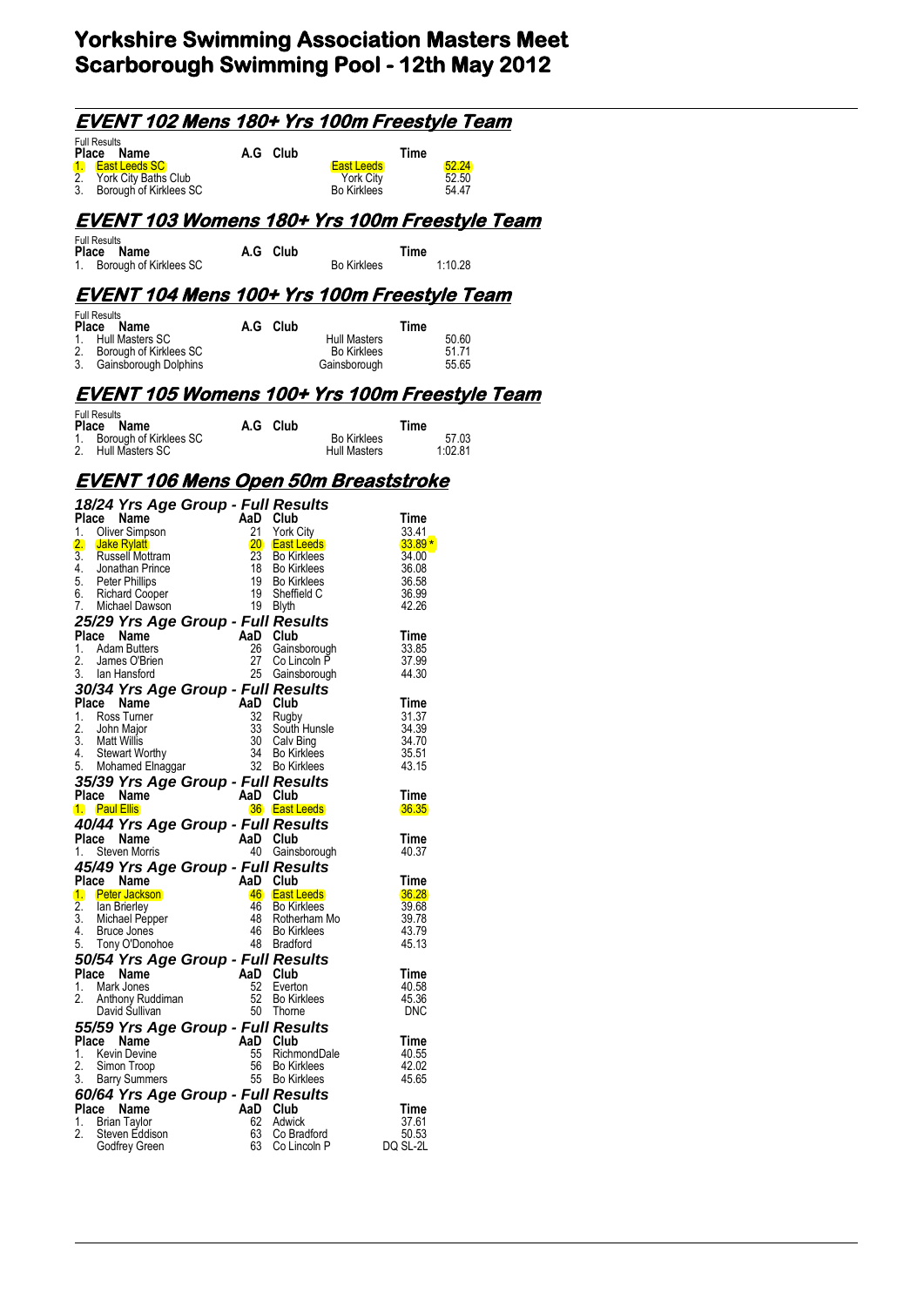|          | <b>65/69 Yrs Age Group - Full Results</b><br>Place Name AaD Club Time<br>1. Duncan Brown 65 York City 42.32<br>2. George Jackson 67 East Anglian 44.42<br>3. Roger Harrison 68 Trafford Met 59.21<br>Carl Butler 68 RichmondDale DQ SL-2L<br><b>7</b>               |          |                                  |                                               |
|----------|---------------------------------------------------------------------------------------------------------------------------------------------------------------------------------------------------------------------------------------------------------------------|----------|----------------------------------|-----------------------------------------------|
|          |                                                                                                                                                                                                                                                                     |          |                                  |                                               |
|          |                                                                                                                                                                                                                                                                     |          |                                  |                                               |
|          |                                                                                                                                                                                                                                                                     |          |                                  |                                               |
|          |                                                                                                                                                                                                                                                                     |          |                                  |                                               |
|          |                                                                                                                                                                                                                                                                     |          |                                  |                                               |
|          |                                                                                                                                                                                                                                                                     |          |                                  |                                               |
|          |                                                                                                                                                                                                                                                                     |          |                                  |                                               |
|          |                                                                                                                                                                                                                                                                     |          |                                  |                                               |
|          |                                                                                                                                                                                                                                                                     |          |                                  |                                               |
|          |                                                                                                                                                                                                                                                                     |          |                                  | <u>EVENT 107 Womens Open 50m Breaststroke</u> |
|          | 18/24 Yrs Age Group - Full Results<br>18/24 Yrs Age Group - Full Results<br>1. Cassandra Walker<br>1. Cassandra Walker<br>1. Sassandra Walker<br>2. Louise Windrack and the Burdon<br>3. Melissa Speight<br>4. Sale Speeds<br>4. Sale Speeds<br>                    |          |                                  |                                               |
|          |                                                                                                                                                                                                                                                                     |          |                                  |                                               |
|          |                                                                                                                                                                                                                                                                     |          |                                  |                                               |
|          |                                                                                                                                                                                                                                                                     |          |                                  |                                               |
|          |                                                                                                                                                                                                                                                                     |          |                                  |                                               |
|          |                                                                                                                                                                                                                                                                     |          |                                  |                                               |
|          |                                                                                                                                                                                                                                                                     |          |                                  |                                               |
|          |                                                                                                                                                                                                                                                                     |          |                                  |                                               |
|          |                                                                                                                                                                                                                                                                     |          |                                  |                                               |
|          |                                                                                                                                                                                                                                                                     |          |                                  |                                               |
|          |                                                                                                                                                                                                                                                                     |          |                                  |                                               |
|          |                                                                                                                                                                                                                                                                     |          |                                  |                                               |
|          | <b>30/34 Yrs Age Group - Full Results<br/> Place Name AaD Club<br/> 1. Rachel Stead 32 Halifax<br/> 2. Elizabeth Devaney 33 Hull Masters<br/> 2. Elizabeth Devaney 33 Hull Masters</b>                                                                              |          |                                  |                                               |
|          |                                                                                                                                                                                                                                                                     |          |                                  | Time                                          |
|          |                                                                                                                                                                                                                                                                     |          |                                  | 49.83                                         |
|          | 2. Elizabeth Devaney<br><b>35/39 Yrs Age Group - Full Results</b><br>AaD Club                                                                                                                                                                                       |          |                                  | 50.11                                         |
|          |                                                                                                                                                                                                                                                                     |          |                                  |                                               |
|          | Place Name<br>1. Sheryl Clapham<br>1. Sheryl Clapham<br>1. Sheryl Clapham<br>1. Sheryl Clapham<br>1. Sheryl Clapham                                                                                                                                                 |          |                                  | Time                                          |
|          |                                                                                                                                                                                                                                                                     |          |                                  | 41.80                                         |
|          | <b>40/44 Yrs Age Group - Full Results<br/> Place Name AaD Club Time<br/> 1. Lisa Dobson 42 Halifax 37.40<br/> 2. Rachel Haldenby 40 Gainsborough 42.96<br/> 3. Fiona Harris 43 Bo Kirkles<br/> 43 Wetherby 42.96<br/> 43 Wetherby 42.96<br/> 45 Bo Kirkles<br/></b> |          |                                  |                                               |
|          |                                                                                                                                                                                                                                                                     |          |                                  |                                               |
|          |                                                                                                                                                                                                                                                                     |          |                                  |                                               |
|          |                                                                                                                                                                                                                                                                     |          |                                  |                                               |
|          |                                                                                                                                                                                                                                                                     |          |                                  |                                               |
|          |                                                                                                                                                                                                                                                                     |          |                                  |                                               |
|          | <b>45/49 Yrs Age Group - Full Results<br/> Place Name AaD Club<br/> 1. Jill Tate 48 Ilkley<br/> 2. Judy Brown 48 Warr'ton Dol<br/> Lynne Dawson 45 Chapeltown</b>                                                                                                   |          |                                  | Time                                          |
|          |                                                                                                                                                                                                                                                                     |          |                                  | 41.24                                         |
|          |                                                                                                                                                                                                                                                                     |          |                                  | 41.40                                         |
|          |                                                                                                                                                                                                                                                                     |          |                                  | <b>DNC</b>                                    |
|          | Lymne Dawson<br>50/54 Yrs Age Group - Full Results<br>AaD Club                                                                                                                                                                                                      |          |                                  |                                               |
|          |                                                                                                                                                                                                                                                                     |          |                                  |                                               |
|          |                                                                                                                                                                                                                                                                     |          |                                  | 44.00                                         |
|          |                                                                                                                                                                                                                                                                     |          |                                  | 44.17                                         |
|          |                                                                                                                                                                                                                                                                     |          |                                  | 44.58                                         |
|          | 50/54 Yrs Age Group - and Club<br>1. Carol Boagey<br>1. Carol Boagey<br>2. Julie Beaumont<br>3. Lesley Zimmerman<br>4. Julie Dimaline<br>5. Hull Masters<br>5. Hull Masters<br>5. Hull Masters<br>5. Hull Masters<br>5. Hull Masters<br>7. Caroline<br>             |          |                                  | 55.69                                         |
|          | <b>55/59 Yrs Age Group - Full Results<br/>Place Name AaD Club<br/>1 Sally Shields ARE Bo Kirklops</b>                                                                                                                                                               |          |                                  |                                               |
|          |                                                                                                                                                                                                                                                                     |          |                                  | Time                                          |
|          | 1. Sally Shields                                                                                                                                                                                                                                                    |          | 58 Bo Kirklees                   | -41.60                                        |
|          | 2. Diana Kaye                                                                                                                                                                                                                                                       |          | 59 Bo Kirklees                   | 48.60                                         |
|          | 60/64 Yrs Age Group - Full Results                                                                                                                                                                                                                                  |          |                                  |                                               |
| Place    | Name                                                                                                                                                                                                                                                                | AaD      | Club                             | Time                                          |
| 1.<br>2. | Jennifer Merritt<br><b>Hilary Crick</b>                                                                                                                                                                                                                             | 61<br>63 | Spondon Mast<br><b>York City</b> | 42.06<br>50.74                                |
|          | Aileen Ibbotson                                                                                                                                                                                                                                                     | 62       | Co Bradford                      | <b>DNC</b>                                    |
|          | 65/69 Yrs Age Group - Full Results                                                                                                                                                                                                                                  |          |                                  |                                               |
|          | Place Name                                                                                                                                                                                                                                                          | AaD Club |                                  | Time                                          |
| 1.       | Patricia Jackson                                                                                                                                                                                                                                                    | 65       | East Anglian                     | 49.29                                         |
|          |                                                                                                                                                                                                                                                                     |          |                                  |                                               |
| Place    | 75 Yrs/Over Age Group - Full Results<br>Name                                                                                                                                                                                                                        | AaD      | Club                             | Time                                          |
| 1.       | Myrna Taylor                                                                                                                                                                                                                                                        | 79       | Blackpool Aq                     | 56.15                                         |
|          |                                                                                                                                                                                                                                                                     |          |                                  |                                               |

# **EVENT 108 Mens Open 100m Backstroke**

| 18/24 Yrs Age Group - Full Results  |                 |                    |            |       |
|-------------------------------------|-----------------|--------------------|------------|-------|
| Place Name                          | AaD Club        |                    | Time       | 50    |
| <b>Jake Rylatt</b><br>$\mathbf{1}$  | 20 <sup>°</sup> | <b>East Leeds</b>  | 1.06.34    | 31.61 |
| $\overline{2}$ .<br>Jonathan Prince | 18              | <b>Bo Kirklees</b> | 1:11.16    | 34.03 |
| Michael Dawson                      | 19              | Blyth              | <b>DNF</b> |       |
| 25/29 Yrs Age Group - Full Results  |                 |                    |            |       |
| Place Name                          | AaD Club        |                    | Time       | 50    |
| 1. Damon Butters                    | 29              | Gainsborough       | 1:07.28    | 32.42 |
| 30/34 Yrs Age Group - Full Results  |                 |                    |            |       |
| Place Name                          | AaD Club        |                    | Time       | 50    |
| <b>Richard Wilkinson Hall</b><br>1. |                 | 34 Co Sheffield    | 1:09.16    | 33.53 |
| 35/39 Yrs Age Group - Full Results  |                 |                    |            |       |
| Place Name                          | AaD             | Club               | Time       | 50    |
| Stephen Turner<br>1.                | 38              | Blyth              | 1:11.50    | 35.23 |
| 2.<br><b>Richard Ellis</b>          | 39              | Armthorpe          | 1:17.30    | 36.92 |
| Martin Temple                       | 35              | <b>Bo Kirklees</b> | <b>DNC</b> |       |
|                                     |                 |                    |            |       |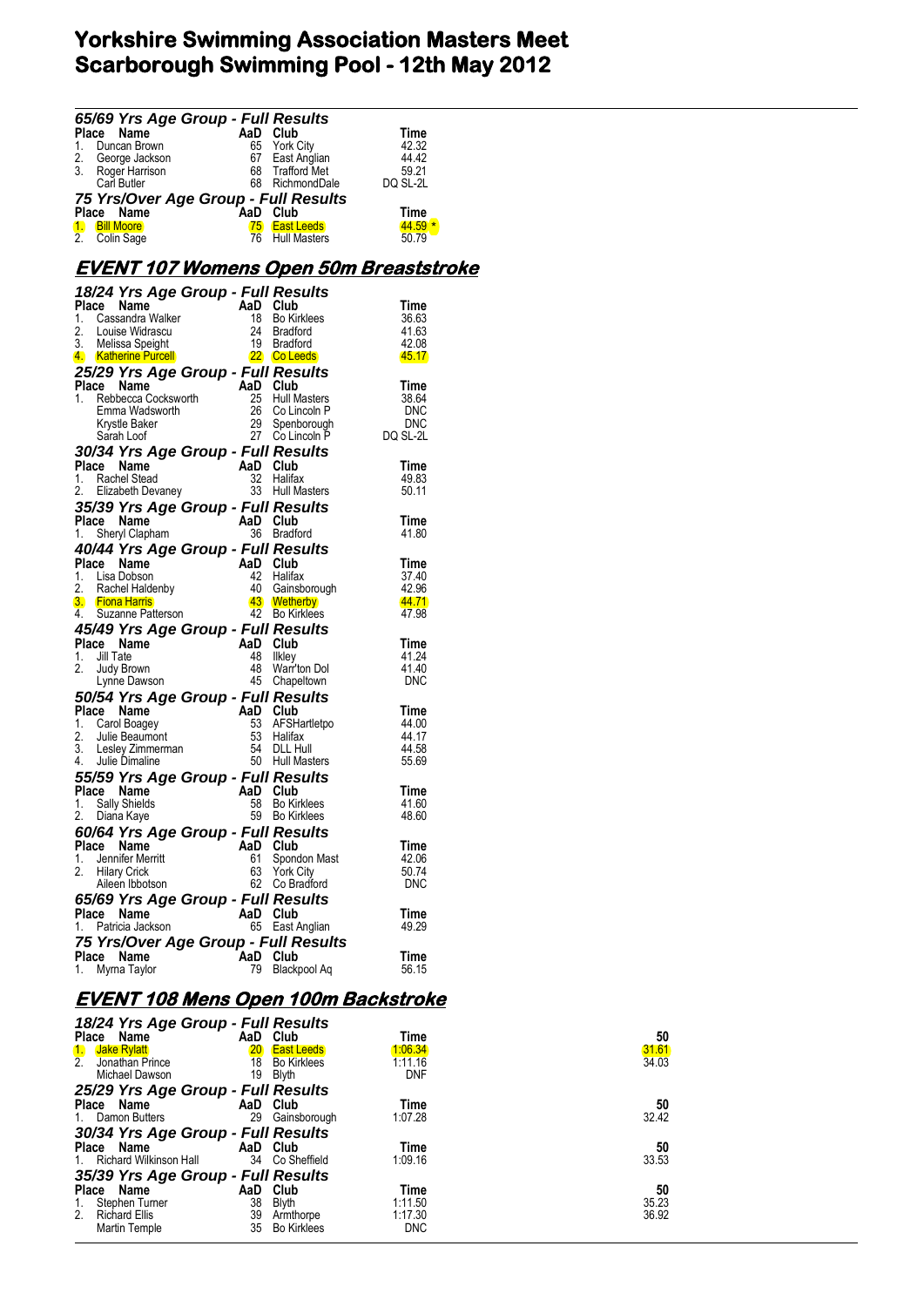| 45/49 Yrs Age Group - Full Results           |          |                              |                    |                |
|----------------------------------------------|----------|------------------------------|--------------------|----------------|
| Place Name                                   |          | AaD Club                     | Time               | 50             |
| William Broadbent<br>1.                      |          | 48 Bradford                  | 1:09.89            | 33.79          |
| 2.<br><b>Stuart Hoyle</b>                    |          | 46 East Leeds                | 1:14.23            | 35.76          |
| Russell Mason                                |          | 49 Warr'ton Dol              | <b>DNC</b>         |                |
| 50/54 Yrs Age Group - Full Results           |          |                              |                    |                |
| Place Name                                   |          | AaD Club                     | Time               | 50             |
| 1.<br>Stephen Allen                          |          | 52 Hull Masters              | 1:10.22            | 34.52          |
| 2.<br>Mark Jones                             |          | 52 Everton<br>52 Bo Kirklees | 1:23.17<br>1:29.57 | 40.98<br>43.81 |
| 3. Anthony Ruddiman<br>Nicholas Overton      |          | 50 Bo Kirklees               | DQ T-2L            |                |
| 55/59 Yrs Age Group - Full Results           |          |                              |                    |                |
| Place Name                                   | AaD Club |                              | Time               | 50             |
| 1.<br>Christopher Brown                      |          | 59 Co Bradford               | 1:11.21            | 34.28          |
| 2.<br><b>Brian Godfrey</b>                   |          | 57 Bo Kirklees               | 1:18.45            | 37.12          |
| 3.<br>Kevin Devine                           |          | 55 RichmondDale              | 1:30.66            | 45.53          |
| Thomas Dean                                  |          | 56 Aquabears                 | <b>DNC</b>         |                |
| 65/69 Yrs Age Group - Full Results           |          |                              |                    |                |
| Place Name                                   |          | AaD Club                     | Time               | 50             |
| 1. Carl Butler                               |          | 68 RichmondDale              | 1:40.45            | 49.01          |
| 75 Yrs/Over Age Group - Full Results         |          |                              |                    |                |
| Place Name                                   |          | AaD Club                     | Time               | 50             |
| 1. Bill Moore                                |          | 75 East Leeds                | $1.46.18*$         | 52.64          |
| 2 <sub>1</sub><br>Raoul Feld                 |          | 82 Lindum Mink               | 2:13.60            | 1:04.36        |
|                                              |          |                              |                    |                |
| <u>EVENT 109 Womens Open 100m Backstroke</u> |          |                              |                    |                |
| 18/24 Yrs Age Group - Full Results           |          |                              |                    |                |
| Place Name                                   |          | AaD Club                     | Time               | 50             |
| Alison Pennell<br>1.                         |          | 23 South Axholm              | 1:12.98            | 35.49          |
| 2. Katherine Purcell                         |          | 22 Co Leeds                  | 1:31.08            | 43.18          |
| 25/29 Yrs Age Group - Full Results           |          |                              |                    |                |
| Place Name                                   |          | AaD Club                     | Time               | 50             |
| $\mathbf{1}$ .<br>Deborah Crossland          |          | 25 Bo Kirklees               | 1:11.31            | 34.55          |
| 2.<br><b>Claire Shortt</b>                   |          | 25 Rotherham Mo              | 1:14.26            | 35.74          |
| 3. Sarah Clark                               |          | 25 Hull Masters              | 1:21.91            | 39.23          |
| Emma Wadsworth                               |          | 26 Co Lincoln P              | <b>DNC</b>         |                |
| 35/39 Yrs Age Group - Full Results           |          |                              |                    |                |
| Place Name                                   | AaD      | Club                         | Time               | 50             |
| 1.<br>Victoria Wilford                       |          | 38 Bo Kirklees               | 1:22.68            | 40.50          |
| 2.<br>Susan Harris                           |          | 39 Ilkley                    | 1:35.68            |                |
| 40/44 Yrs Age Group - Full Results           |          |                              |                    |                |

| victoria vviltoro                        | JÖ.             | <b>BO NITKIBBS</b> | I :22.00   | 40.OV |
|------------------------------------------|-----------------|--------------------|------------|-------|
| 2. Susan Harris                          | 39              | llkley             | 1:35.68    |       |
| 40/44 Yrs Age Group - Full Results       |                 |                    |            |       |
| Place Name                               |                 | AaD Club           | Time       | 50    |
| 1. Suzanne Patterson                     |                 | 42 Bo Kirklees     | 1:37.34    | 48.13 |
| 45/49 Yrs Age Group - Full Results       |                 |                    |            |       |
| Place Name                               |                 | AaD Club           | Time       | 50    |
| Judy Brown<br>1.                         | 48              | Warr'ton Dol       | 1:15.16    | 36.79 |
| 2. Carolyn Irvine                        | 49              | <b>Bo Kirklees</b> | 1:20.22    | 39.33 |
| 3 <sub>1</sub><br><b>Kirsten Durrans</b> |                 | 45 Bo Kirklees     | 1:30.54    | 44.62 |
| Lynne Dawson                             |                 | 45 Chapeltown      | <b>DNC</b> |       |
| 50/54 Yrs Age Group - Full Results       |                 |                    |            |       |
| Place Name                               |                 | AaD Club           | Time       | 50    |
| Julie Hovle<br>$\mathbf{1}$              | 50 <sup>°</sup> | <b>East Leeds</b>  | $1:16.30*$ | 36.82 |
| 2 <sup>1</sup><br>Susan Arrowsmith       | 50              | NottmLeander       | 1:25.31    | 41.43 |
| 65/69 Yrs Age Group - Full Results       |                 |                    |            |       |
| Place Name                               |                 | AaD Club           | Time       | 50    |
| 1. Patricia Jackson                      | 65              | East Anglian       | 1:37.43    | 47.75 |

### **EVENT 110 Womens 220+ Yrs 100m Medley Team**

| <b>Full Results</b><br>Place Name | A.G Club |                    | Time    |
|-----------------------------------|----------|--------------------|---------|
| 1. Borough of Kirklees SC         |          | <b>Bo Kirklees</b> | 1:16.65 |

## **EVENT 111 Mens 220+ Yrs 100m Medley Team**

| <b>Full Results</b><br>Place Name                                  | A.G Club |                                                                | Time                         |
|--------------------------------------------------------------------|----------|----------------------------------------------------------------|------------------------------|
| 1 East Leeds SC<br>2. Borough of Kirklees SC<br>3. Hull Masters SC |          | <b>East Leeds</b><br><b>Bo Kirklees</b><br><b>Hull Masters</b> | 1.0734<br>1:10.88<br>1:12.73 |

### **EVENT 112 Womens 140+ Yrs 100m Medley Team**

| <b>Full Results</b>       |          |                    |         |
|---------------------------|----------|--------------------|---------|
| Place Name                | A.G Club |                    | Time    |
| 1. Borough of Kirklees SC |          | <b>Bo Kirklees</b> | 1:08.14 |
| 2.<br>llklev SC           |          | Ilklev             | 1:10.11 |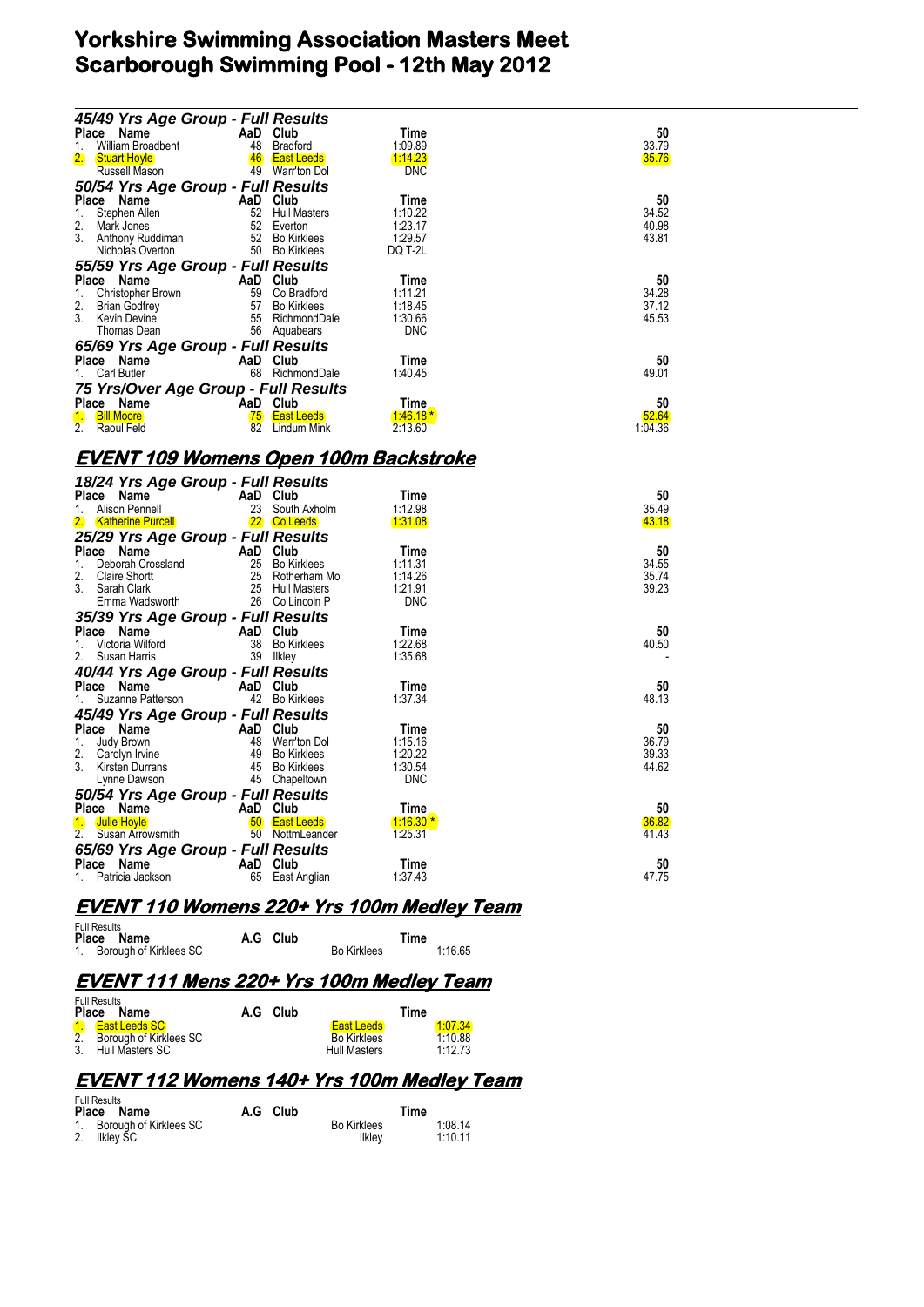| <u>EVENT 113 Mens 140+ Yrs 100m Medley Team</u>                                                                                                                                                                                                                                       |    |                                                           |                                                    |                                 |                           |
|---------------------------------------------------------------------------------------------------------------------------------------------------------------------------------------------------------------------------------------------------------------------------------------|----|-----------------------------------------------------------|----------------------------------------------------|---------------------------------|---------------------------|
| <b>Full Results</b><br>Ce Name<br>Borough of Kirklees SC A.G Club<br>Place<br>1.<br>Hull Masters SC<br>2.<br>3. Gainsborough Dolphins                                                                                                                                                 |    |                                                           | <b>Bo Kirklees</b><br>Hull Masters<br>Gainsborough | Time                            | 58.89<br>59.18<br>1:00.98 |
| <u>EVENT 114 Womens 072+ Yrs 100m Medley Team</u>                                                                                                                                                                                                                                     |    |                                                           |                                                    |                                 |                           |
| <b>Full Results</b><br>Place<br>Name<br>1. Bradford SC                                                                                                                                                                                                                                |    | A.G Club                                                  | <b>Bradford</b>                                    | Time                            | 1:12.84                   |
| <u>EVENT 115 Mens 072+ Yrs 100m Medley Team</u>                                                                                                                                                                                                                                       |    |                                                           |                                                    |                                 |                           |
| <b>Full Results</b><br>Place<br>Name<br>1. Borough of Kirklees SC                                                                                                                                                                                                                     |    | A.G Club                                                  | <b>Bo Kirklees</b>                                 | Time                            | 1:02.98                   |
| <u>EVENT 116 Womens Open 50m Butterfly</u>                                                                                                                                                                                                                                            |    |                                                           |                                                    |                                 |                           |
| 18/24 Yrs Age Group - Full Results<br><b>Place Name</b><br>1. Hayley Mellor<br>1. Hayley Mildrocou<br>2. Louise Widrascu                                                                                                                                                              |    | AaD Club<br>24 East Leeds<br>24 Bradford                  |                                                    | Time<br>36.55<br>36.70          |                           |
| 25/29 Yrs Age Group - Full Results<br>Place Name<br>1. Claire Shortt<br>2. Kimberley Clarkson<br>28 Hull M                                                                                                                                                                            |    | 28 Hull Masters                                           | 25 Rotherham Mo                                    | Time<br>33.61<br>36.76          |                           |
| 30/34 Yrs Age Group - Full Results<br>Place Name<br>1. Sarah Kinsey<br>2. Kay Hamilton                                                                                                                                                                                                |    | AaD Club<br>33 Bo Kirklees<br>34 Romford Town             |                                                    | Time<br>33.18<br>35.37          |                           |
| 35/39 Yrs Age Group - Full Results<br>Place Name<br>1. Amber Bensley 39 Louth<br>2. Charlie Street 1<br>2. Sheryl Clapham                                                                                                                                                             |    | 36 Bradford                                               |                                                    | Time<br>34.57<br>37.32          |                           |
| <b>40/44 Yrs Age Group - Full Results<br/>Place Name AaD Club<br/>1. Sarah Greaves 44 Bo Kirklees</b><br>45/49 Yrs Age Group - Full Results                                                                                                                                           |    |                                                           |                                                    | Time<br>46.03                   |                           |
| Place Name<br>$\frac{1}{1}$<br>1. Karen Graham<br>2. Carolyn Irvine                                                                                                                                                                                                                   | 47 | AaD Club<br>Ilkley<br>49 Bo Kirklees                      |                                                    | Time<br>33.76<br>37.59          |                           |
| 50/54 Yrs Age Group - Full Results<br>Place Name<br>1. Lesley Killen<br>2. Carol Boagey<br>2. Carol Boagey<br>1. Carol Boagey<br>1. Carol Boagey<br>1. Carol Boagey<br>1. Carol Boagey<br>1. Carol Boagey<br>1. Carol Boagey<br>1. Carol Boagey<br>55/59 Yrs Age Group - Full Results |    | 53 AFSHartletpo                                           |                                                    | Time<br>38.46<br>42.77          |                           |
| Place Name<br>1. Sally Shields<br>2. Wendy Offord<br>3. Christine Gillard                                                                                                                                                                                                             | 58 | AaD Club<br>Bo Kirklees<br>58 Bo Kirklees<br>56 Calv Bing |                                                    | Time<br>38.53<br>39.30<br>42.82 |                           |
| 60/64 Yrs Age Group - Full Results<br>Place<br>Name<br>Jennifer Merritt<br>1.<br>2.<br><b>Hilary Crick</b><br>65/69 Yrs Age Group - Full Results                                                                                                                                      | 61 | AaD Club<br>Spondon Mast<br>63 York City                  |                                                    | Time<br>39.49<br>53.76          |                           |
| Place Name<br>Patricia Jackson<br>1.<br>75 Yrs/Over Age Group - Full Results                                                                                                                                                                                                          |    | AaD Club<br>65 East Anglian                               |                                                    | Time<br>41.91                   |                           |
| Place Name<br>1.<br><b>Betty Grayson</b>                                                                                                                                                                                                                                              | 77 | AaD Club<br><b>Hull Masters</b>                           |                                                    | Time<br>1:09.72                 |                           |

# **EVENT 117 Mens Open 50m Butterfly**

| Name<br>Place          | AaD                               | Club                | Time                                                                                                          |
|------------------------|-----------------------------------|---------------------|---------------------------------------------------------------------------------------------------------------|
| <b>Jake Rylatt</b>     | $20\,$                            | <b>East Leeds</b>   | 28.29                                                                                                         |
| <b>Richard Cooper</b>  | 19                                | Sheffield C         | 29.56                                                                                                         |
| Russell Mottram        | 23                                | <b>Bo Kirklees</b>  | 29.82                                                                                                         |
| <b>Kevin Schofield</b> | <b>24</b>                         |                     | 30.23                                                                                                         |
| <b>Peter Phillips</b>  | 19                                | <b>Bo Kirklees</b>  | 31.95                                                                                                         |
| Michael Dawson         | 19                                | <b>Blyth</b>        | 36.84                                                                                                         |
|                        |                                   |                     |                                                                                                               |
| Name<br>Place          | AaD                               | Club                | Time                                                                                                          |
| Jason Kan              | 26                                | <b>Bo Kirklees</b>  | 27.85                                                                                                         |
| Mark Billyard          | 27                                | <b>Hull Masters</b> | 28.31                                                                                                         |
|                        | 29                                | <b>Bo Kirklees</b>  | 29.11                                                                                                         |
|                        | 29                                |                     | 29.35                                                                                                         |
| David Owens            | 28                                | <b>Ilkley</b>       | 29.88                                                                                                         |
|                        | Andrew Czyzewski<br>Damon Butters |                     | 18/24 Yrs Age Group - Full Results<br><b>East Leeds</b><br>25/29 Yrs Age Group - Full Results<br>Gainsborough |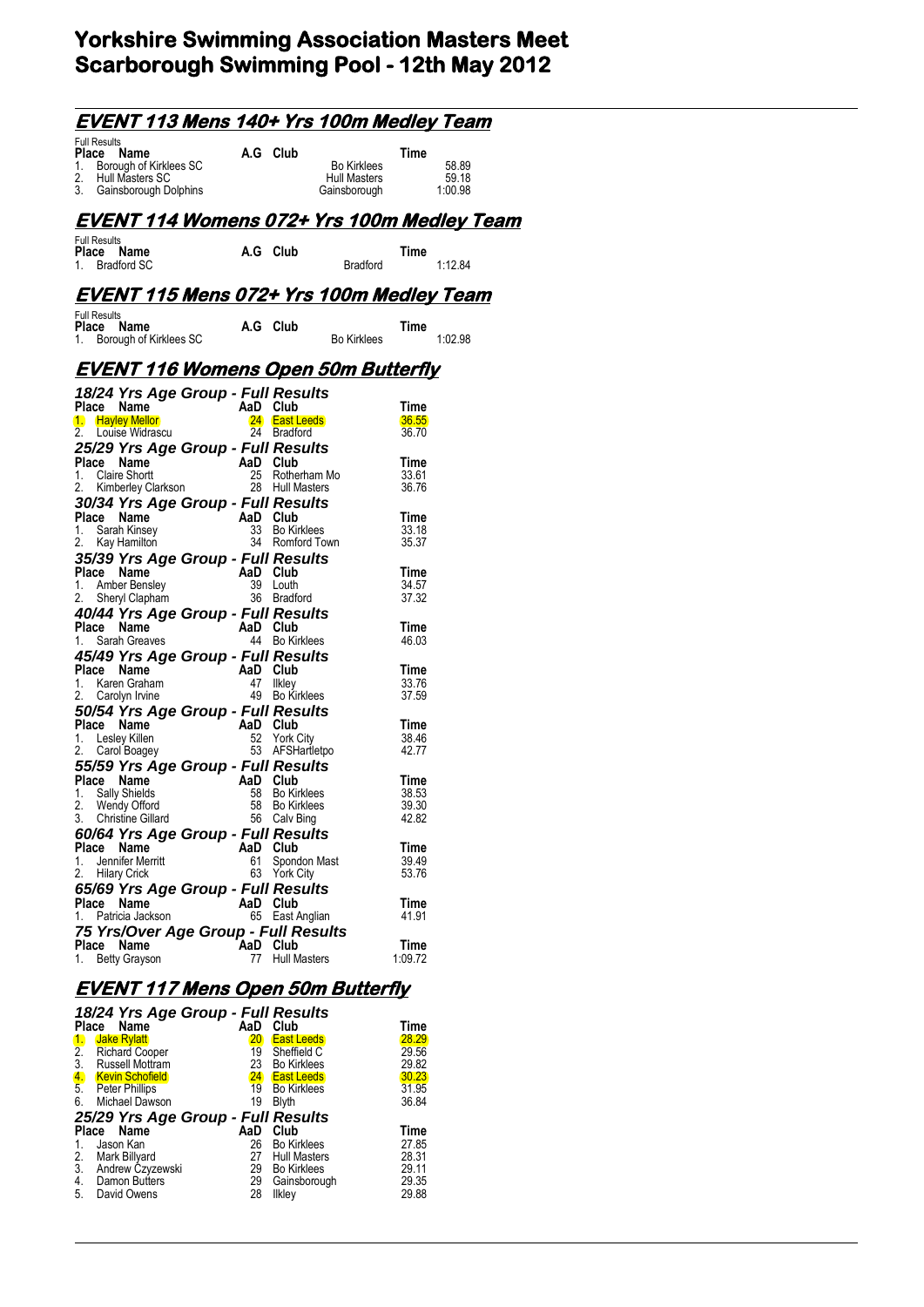|                                                      | 30/34 Yrs Age Group - Full Results                           |
|------------------------------------------------------|--------------------------------------------------------------|
| Place<br>Name<br>AaD.<br>Club                        | Time                                                         |
| 30<br>1.<br>Simon Dennison                           | <b>Hull Masters</b><br>28.93                                 |
| 33<br>2.<br>John Maior                               | South Hunsle<br>30.08                                        |
| 3.<br>Mohamed Elnaggar                               | 32 Bo Kirklees<br>38.59                                      |
| 35/39 Yrs Age Group - Full Results                   |                                                              |
| Place<br>Name<br>AaD Club                            | Time                                                         |
| 36<br>1.<br>Jonathan Lucas                           | Kingfisher E<br>29.85                                        |
| 2.<br><b>Paul Ellis</b>                              | <b>36</b> East Leeds<br>30.42                                |
| 3.<br>39<br><b>Richard Ellis</b>                     | 31.87<br>Armthorpe                                           |
| 4.<br>38<br>Stephen Turner                           | 32.01<br>Blyth                                               |
| 5.<br>Mark Metcalfe<br>38                            | 32.43<br><b>York City</b>                                    |
| 40/44 Yrs Age Group - Full Results                   |                                                              |
| AaD Club<br>Place<br>Name                            | Time                                                         |
| 42<br>1.<br>Colin Campbell                           | <b>York City</b><br>32.93                                    |
| 40 Bradford<br><b>Rik Davis</b>                      | DNC                                                          |
| 45/49 Yrs Age Group - Full Results                   |                                                              |
| AaD Club<br>Place<br>Name                            | Time                                                         |
| 48<br>1.<br>Michael Pepper<br>2.                     | Rotherham Mo<br>32.60<br>49 Gainsborough                     |
| Jari Goddard                                         | 35.49                                                        |
| 50/54 Yrs Age Group - Full Results                   |                                                              |
| AaD<br>Place<br>Name<br>1.<br>53                     | Club<br>Time                                                 |
| lan Harman<br>2.<br>54<br>Paul Ormerod               | <b>Hull Masters</b><br>31.60<br>31.83<br><b>Bo Kirklees</b>  |
| 3.<br>52<br>Stephen Allen                            | <b>Hull Masters</b><br>32.18                                 |
| 4. Martyn Binns<br>54                                | <b>Bo Kirklees</b><br>34.95                                  |
|                                                      |                                                              |
|                                                      |                                                              |
| 52 Everton<br>5. Mark Jones                          | 36.81                                                        |
| 55/59 Yrs Age Group - Full Results                   |                                                              |
| AaD<br>Club<br>Place<br>Name                         | Time                                                         |
| 1.<br>57<br>Brian Godfrey                            | <b>Bo Kirklees</b><br>31.45                                  |
| 2.<br>59<br>Christopher Brown                        | 31.61<br>Co Bradford                                         |
| 3 Malcolm Clark<br>4.<br>Mick Brant<br>57            | <b>56</b> East Leeds<br>35.74<br><b>Bo Kirklees</b><br>37.76 |
| 56<br>Thomas Dean                                    | Aquabears<br>DNC                                             |
|                                                      |                                                              |
| 60/64 Yrs Age Group - Full Results                   |                                                              |
| AaD Club<br>Place Name                               | Time                                                         |
| 1.<br>62<br>Brian Taylor                             | Adwick<br>35.90                                              |
| 2.<br>60<br>Stephen Whitfield                        | 36.07<br>Derwent Vall                                        |
| 63<br>3.<br>Godfrey Green                            | Co Lincoln P<br>41.30                                        |
| 4. Paul Fletcher<br>61 Co Leeds                      | 46.75 <sup>*</sup>                                           |
| 65/69 Yrs Age Group - Full Results                   |                                                              |
| Place<br>AaD<br>Name<br>Club                         | Time                                                         |
| 1.<br><b>William Noble</b><br>65                     | 35.25<br>Aquabears                                           |
| 2.<br>65<br>Duncan Brown                             | 35.45<br><b>York City</b>                                    |
| 3. Alex Brown<br>68                                  | 38.41<br>Blyth                                               |
| 4. Derek Robinson<br>68                              | 42.77<br>Blyth                                               |
| 75 Yrs/Over Age Group - Full Results                 |                                                              |
| Place<br>`AaD<br>Name<br>1.<br>75<br>Dennis Harrison | Club<br>Time<br><b>Hull Masters</b><br>47.57                 |

### **EVENT 118 Womens Open 100m Freestyle**

| 18/24 Yrs Age Group - Full Results<br>Place | AaD | Club               | Time       | 50    |
|---------------------------------------------|-----|--------------------|------------|-------|
| Name<br>Alison Pennell<br>1.                | 23  | South Axholm       | 1:00.35    | 29.52 |
| 2.<br>Cassandra Walker                      | 18  | <b>Bo Kirklees</b> | 1:06.96    | 31.98 |
| 3.<br>Louise Widrascu                       | 24  | <b>Bradford</b>    | 1:09.94    | 33.54 |
| 4.<br><b>Victoria Chambers</b>              |     | 24 East Leeds      | 1.11.41    | 33.80 |
| 5 <sub>1</sub><br><b>Katherine Purcell</b>  |     | 22 Co Leeds        | 1.14.22    | 35.36 |
| 6.<br>Melissa Speight                       | 19  | <b>Bradford</b>    | 1:14.84    | 35.97 |
| 25/29 Yrs Age Group - Full Results          |     |                    |            |       |
| Place<br>Name                               | AaD | Club               | Time       | 50    |
| 1.<br>Jamie Peace                           | 27  | <b>Bo Kirklees</b> | 1:01.33    | 29.75 |
| 2.<br>Deborah Crossland                     | 25  | <b>Bo Kirklees</b> | 1:05.20    | 31.63 |
| 3.<br><b>Claire Shortt</b>                  | 25  | Rotherham Mo       | 1:06.63    | 32.07 |
| Lisa Stansbie                               | 25  | East Leeds         | <b>DNC</b> |       |
| 30/34 Yrs Age Group - Full Results          |     |                    |            |       |
| Place<br>Name                               | AaD | Club               | Time       | 50    |
| Sarah Kinsey<br>1.                          | 33  | <b>Bo Kirklees</b> | 1:05.51    | 31.64 |
| 2.<br><b>Rachel Stead</b>                   | 32  | Halifax            | 1:28.72    | 40.91 |
| 35/39 Yrs Age Group - Full Results          |     |                    |            |       |
| Place<br>Name                               | AaD | Club               | Time       | 50    |
| 1.<br>Sheryl Clapham                        | 36  | <b>Bradford</b>    | 1:11.26    | 34.08 |
| 2.<br>Victoria Wilford                      | 38  | <b>Bo Kirklees</b> | 1:11.97    | 34.23 |
| 3.<br>Roberta Grech-Cini                    | 37  | llkley             | 1:23.85    | 40.44 |
| 4.<br>Emma Godfrey                          | 37  | <b>Bo Kirklees</b> | 1:37.33    | 46.13 |
| Amber Bensley                               | 39  | Louth              | <b>DNC</b> |       |
| 40/44 Yrs Age Group - Full Results          |     |                    |            |       |
| Place Name                                  | AaD | Club               | Time       | 50    |
| <b>Ruth Rhodes</b><br>1.                    | 44  | <b>Bradford</b>    | 1:10.34    | 34.20 |
| 2.<br><b>Fiona Harris</b>                   | 43  | <b>Wetherby</b>    | 1.16.72    | 37.38 |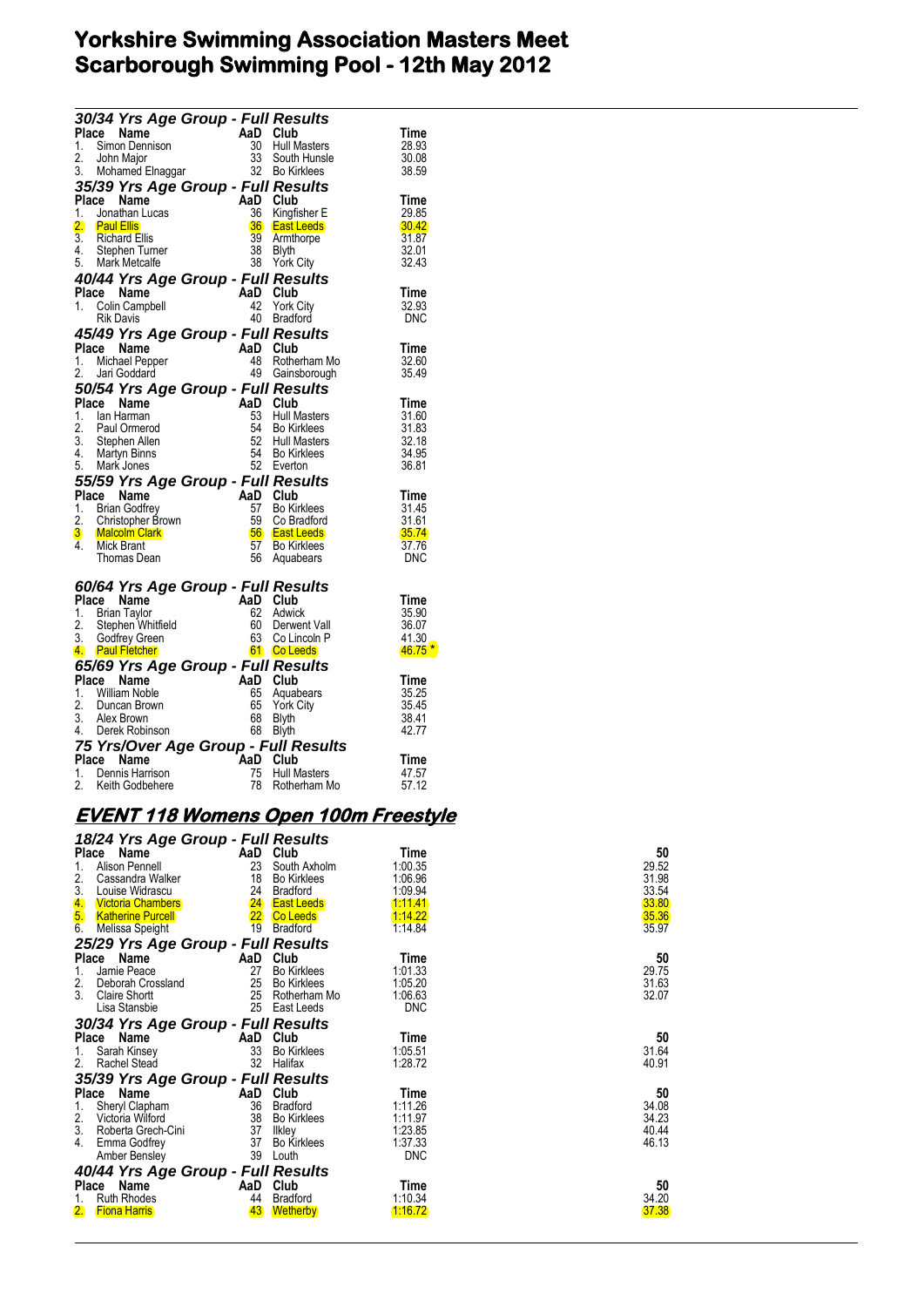| And <b>The Surfall Results</b><br>Place Name AaD Club<br>1. Judy Brown 48 Warr'ton Dol<br>2. Karen Graham 47 Ilkley<br>3. Kirsten Durrans 45 Bo Kirklees<br>Lynne Dawson 45 Chapeltown<br>50/54 Yrs Age Grown - Full Doorthest                                                                         |                                      |                               |                       |
|--------------------------------------------------------------------------------------------------------------------------------------------------------------------------------------------------------------------------------------------------------------------------------------------------------|--------------------------------------|-------------------------------|-----------------------|
|                                                                                                                                                                                                                                                                                                        |                                      | Time                          | 50                    |
|                                                                                                                                                                                                                                                                                                        |                                      | 1:05.96<br>1:06.76            | 32.10<br>32.23        |
|                                                                                                                                                                                                                                                                                                        |                                      | 1:20.30                       | 38.07                 |
|                                                                                                                                                                                                                                                                                                        |                                      | <b>DNC</b>                    |                       |
| <b>50/54 Yrs Age Group - Full Results<br/> Place Name AaD Club<br/> 1. Julie Hoyle 60 East Leeds<br/> 2. Carol Boagey 53 AFSHartletpo<br/> 3. Helen Turner 51 Rotherham Mo<br/> 4. Julie Dimaline 50 Hull Masters<br/> Susan Arrowsmith 50 NottmLeander</b>                                            |                                      |                               |                       |
|                                                                                                                                                                                                                                                                                                        |                                      | Time<br>$1.08.25$ *           | 50<br>32.93           |
|                                                                                                                                                                                                                                                                                                        |                                      | 1:20.77                       | 39.26                 |
|                                                                                                                                                                                                                                                                                                        |                                      | 1:21.21                       | 39.18                 |
|                                                                                                                                                                                                                                                                                                        |                                      | 1:35.19<br><b>DNC</b>         | 43.03                 |
| 55/59 Yrs Age Group - Full Results<br>Place Name AaD Club<br>1. Sally Shields 58 Bo Kirklees<br>2. Christine Gilard 56 Calv Bing<br>3. Diana Kaye 59 Bo Kirklees<br>4. Suzanne Clarkson 57 Hull Masters                                                                                                |                                      |                               |                       |
|                                                                                                                                                                                                                                                                                                        |                                      | Time                          | 50                    |
|                                                                                                                                                                                                                                                                                                        |                                      |                               | 36.36                 |
|                                                                                                                                                                                                                                                                                                        |                                      | 1:15.84<br>1:19.65<br>1:31.24 | 38.31                 |
|                                                                                                                                                                                                                                                                                                        |                                      | 1:31.24<br>1:56.62            | 43.73<br>54.68        |
| 60/64 Yrs Age Group - Full Results                                                                                                                                                                                                                                                                     |                                      |                               |                       |
| Place Name<br>Aileen Ibbotson 62 Co Bradford                                                                                                                                                                                                                                                           |                                      | Time                          | 50                    |
|                                                                                                                                                                                                                                                                                                        |                                      | <b>DNC</b>                    |                       |
|                                                                                                                                                                                                                                                                                                        |                                      |                               |                       |
| <u>EVENT 119 Mens Open 100m Freestyle</u>                                                                                                                                                                                                                                                              |                                      |                               |                       |
| 18/24 Yrs Age Group - Full Results<br><b>16/24 Yrs Age Group - Full Results<br/> Place Name AaD Club<br/> 1. Russell Mottram 23 Bo Kirklees<br/> 2. Oliver Simpson 21 York City<br/> 3. Richard Cooper 19 Sheffield C<br/> 5. Jake Rylatt 18 Bo Kirklees<br/> 5. Jake Rylatt 20 East Leeds<br/> 6.</b> |                                      |                               |                       |
|                                                                                                                                                                                                                                                                                                        |                                      | Time                          | 50                    |
|                                                                                                                                                                                                                                                                                                        |                                      | 57.77<br>58.66                | 27.31<br>28.12        |
|                                                                                                                                                                                                                                                                                                        |                                      | 58.82                         | 27.82                 |
|                                                                                                                                                                                                                                                                                                        |                                      | 59.68                         | 28.62                 |
|                                                                                                                                                                                                                                                                                                        |                                      | <u> 1:01.24</u>               | <b>28.93</b>          |
|                                                                                                                                                                                                                                                                                                        |                                      | 1:15.71                       | 35.37                 |
| <b>25/29 Yrs Age Group - Full Results<br/> Place Name AaD Club<br/> 1. Andrew Czyzewski 29 Bo Kirklees<br/> 2. Mark Billyard 27 Hull Masters<br/> 4. James O'Brien 27 Co Lincoln P<br/> 5. Ian Hansford 25 Gainsborough</b>                                                                            |                                      | Time                          | 50                    |
|                                                                                                                                                                                                                                                                                                        |                                      | 57.85                         | 27.64                 |
|                                                                                                                                                                                                                                                                                                        |                                      | 58.49                         | 28.47                 |
|                                                                                                                                                                                                                                                                                                        |                                      | 59.81<br>1:01.52              | 28.49<br>28.95        |
| 5. Ian Hansford                                                                                                                                                                                                                                                                                        | 25 Gainsborough                      | 1:11.65                       | 35.37                 |
| 30/34 Yrs Age Group - Full Results                                                                                                                                                                                                                                                                     |                                      |                               |                       |
|                                                                                                                                                                                                                                                                                                        |                                      | Time                          | 50                    |
|                                                                                                                                                                                                                                                                                                        |                                      | 58.34<br>58.45                | 27.72<br>28.03        |
|                                                                                                                                                                                                                                                                                                        |                                      | 58.94                         | 27.95                 |
|                                                                                                                                                                                                                                                                                                        |                                      | 59.57                         | 29.11                 |
|                                                                                                                                                                                                                                                                                                        |                                      | 59.76<br>59.86                | 28.30<br>28.34        |
|                                                                                                                                                                                                                                                                                                        |                                      |                               | 28.97                 |
|                                                                                                                                                                                                                                                                                                        |                                      | 1:02.60<br>1:03.35            | 29.46                 |
|                                                                                                                                                                                                                                                                                                        |                                      | 1:03.61                       | 30.33                 |
| <b>30/34 Yrs Age Group - Full Results<br/> Place Name and Cub Subsetter<br/> 1. John Major 33 South Hunsle<br/> 2. Ross Turner 32 Rugby<br/> 3. Simon Dennison 30 Hull Masters<br/> 4. Stewart Worthy 34 Bo Kirkless<br/> 6. Richard Wilkinson Hall 34 C</b><br>35/39 Yrs Age Group - Full Results     |                                      | 1:18.76                       | 34.90                 |
| Place Name                                                                                                                                                                                                                                                                                             | AaD Club                             | Time                          | 50                    |
| Jonathan Lucas<br>1.                                                                                                                                                                                                                                                                                   | 36 Kingfisher E                      | 59.78                         | 28.31                 |
| $\overline{2}$ .<br><b>Paul Ellis</b><br>3.                                                                                                                                                                                                                                                            | <b>36</b> East Leeds<br>39 Armthorpe | 1:01.00                       | <b>29.62</b>          |
| Richard Ellis<br>4.<br>Mark Metcalfe                                                                                                                                                                                                                                                                   | 38<br>York City                      | 1:02.42<br>1:05.32            | 29.61<br>31.06        |
| Martin Temple                                                                                                                                                                                                                                                                                          | 35 Bo Kirklees                       | <b>DNC</b>                    |                       |
| 40/44 Yrs Age Group - Full Results                                                                                                                                                                                                                                                                     |                                      |                               |                       |
| Place Name<br>1. Paul Clemence                                                                                                                                                                                                                                                                         | AaD Club<br>42 East Leeds            | Time                          | 50                    |
| 2.<br>Colin Campbell                                                                                                                                                                                                                                                                                   | 42 York City                         | 55.09<br>1:05.52              | <b>26.48</b><br>31.48 |
| 45/49 Yrs Age Group - Full Results                                                                                                                                                                                                                                                                     |                                      |                               |                       |
| Place Name                                                                                                                                                                                                                                                                                             | AaD Club                             | Time                          | 50                    |
| 1. David Hogg                                                                                                                                                                                                                                                                                          | 48 Glasgow Nmds                      | 1:01.31                       | 29.65                 |
| 2.<br><b>Stuart Hoyle</b><br>3.<br>Michael Pepper                                                                                                                                                                                                                                                      | 46 East Leeds<br>48 Rotherham Mo     | $1:04.68*$<br>1:07.08         | <b>31.41</b><br>32.43 |
| 4.<br>lan Brierley                                                                                                                                                                                                                                                                                     | 46 Bo Kirklees                       | 1:09.73                       | 33.89                 |
| 5.<br>Tony O'Donohoe                                                                                                                                                                                                                                                                                   | 48 Bradford                          | 1:19.96                       | 36.24                 |
| Bruce Jones<br>Russell Mason                                                                                                                                                                                                                                                                           | 46 Bo Kirklees<br>49 Warr'ton Dol    | 1:23.90<br><b>DNC</b>         | 40.61                 |
| 50/54 Yrs Age Group - Full Results                                                                                                                                                                                                                                                                     |                                      |                               |                       |
| Place Name                                                                                                                                                                                                                                                                                             | AaD Club                             | Time                          | 50                    |
| <b>Stewart Rowe</b><br>1.                                                                                                                                                                                                                                                                              | Kingfisher E<br>50                   | 1:03.14                       | 30.50                 |
| 2.<br>Mark Jones<br>3.<br>Nicholas Overton                                                                                                                                                                                                                                                             | 52 Everton<br>50 Bo Kirklees         | 1:06.56<br>1:21.82            | 32.78<br>38.45        |
| 55/59 Yrs Age Group - Full Results                                                                                                                                                                                                                                                                     |                                      |                               |                       |
| Place Name                                                                                                                                                                                                                                                                                             | AaD Club                             | Time                          | 50                    |
| 1.<br>Brian Godfrey                                                                                                                                                                                                                                                                                    | 57 Bo Kirklees                       | 1:05.89                       | 31.99                 |
| 2.<br>Simon Troop<br>3.<br><b>Kevin Devine</b>                                                                                                                                                                                                                                                         | 56 Bo Kirklees<br>55 RichmondDale    | 1:10.47<br>1:13.50            | 34.22<br>36.47        |
| 4.<br>Malcolm Clark                                                                                                                                                                                                                                                                                    | <b>56</b> East Leeds                 | <u> 1:14.95</u>               | 36.69                 |
| 5.<br>Cleveland Meyerhoff                                                                                                                                                                                                                                                                              | 55 Hull Masters                      | 1:18.38                       | 39.44                 |
| <b>Barry Summers</b>                                                                                                                                                                                                                                                                                   | 55 Bo Kirklees                       | <b>DNC</b>                    |                       |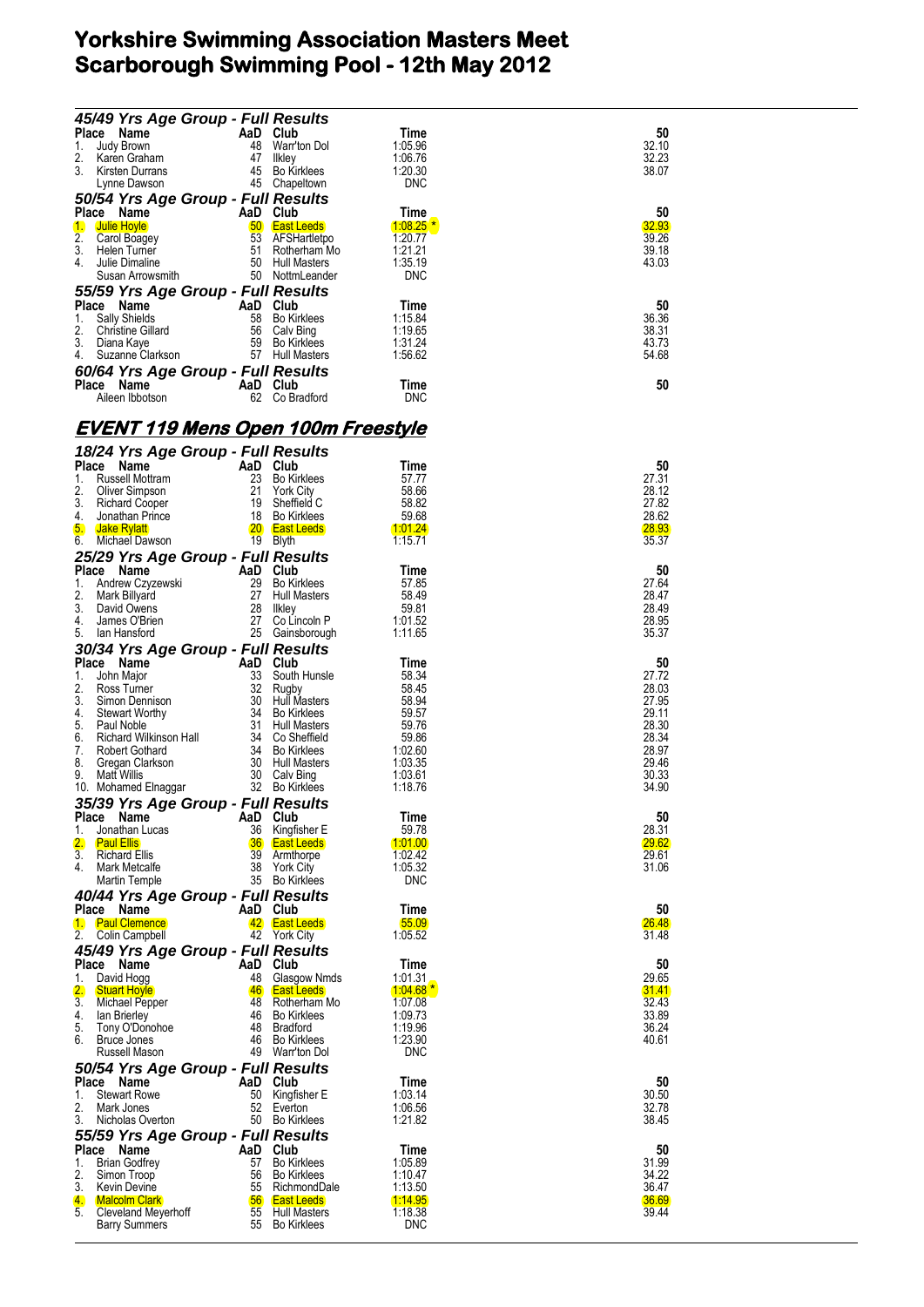| 60/64 Yrs Age Group - Full Results   |     |                     |            |       |
|--------------------------------------|-----|---------------------|------------|-------|
| Place Name                           | AaD | Club                | Time       | 50    |
| David Swarbrick<br>1.                | 61  | Halifax             | 1:23.97    | 40.50 |
| 2.<br><b>Paul Fletcher</b>           | 61  | <b>Co Leeds</b>     | $1:25.40*$ | 41.63 |
| 3 <sub>l</sub><br>Steven Eddison     | 63  | Co Bradford         | 1:34.20    | 45.58 |
| 65/69 Yrs Age Group - Full Results   |     |                     |            |       |
| Place Name                           | AaD | Club                | Time       | 50    |
| Duncan Brown<br>1.                   | 65  | <b>York City</b>    | 1:10.56    | 33.86 |
| 2.<br>Alex Brown                     | 68  | <b>Blyth</b>        | 1:17.45    | 37.60 |
| 3.<br>Derek Robinson                 | 68  | Blyth               | 1:17.69    | 37.53 |
| 4.<br><b>William Noble</b>           | 65  | Aquabears           | 1:19.29    | 37.46 |
| 5.<br>Carl Butler                    | 68  | RichmondDale        | 1:26.04    | 41.29 |
| 6.<br>Roger Harrison                 | 68  | <b>Trafford Met</b> | 1:43.38    | 47.20 |
| 70/74 Yrs Age Group - Full Results   |     |                     |            |       |
| Place Name                           | AaD | Club                | Time       | 50    |
| 1. Harry Barrow                      | 74  | <b>Bo Kirklees</b>  | 1:22.98    | 41.26 |
| 75 Yrs/Over Age Group - Full Results |     |                     |            |       |
| Place Name                           | AaD | Club                | Time       | 50    |
| Colin Sage<br>1.                     | 76  | <b>Hull Masters</b> | 1:30.02    | 42.71 |
| 2.<br>Dennis Harrison                | 75  | <b>Hull Masters</b> | 1:31.47    | 43.10 |
| 3.<br>Raoul Feld                     | 82  | Lindum Mink         | 2:08.06    | 57.55 |

#### **EVENT 120 Mens/Womens 220+ Yrs 100m Free.Team**

| <b>Full Results</b>       |          |                     |         |
|---------------------------|----------|---------------------|---------|
| Place Name                | A.G Club |                     | Time    |
| 1. York City              |          | York City           | 59.77   |
| 2. Borough of Kirklees SC |          | <b>Bo Kirklees</b>  | 1:01.59 |
| 3. Hull Masters SC        |          | <b>Hull Masters</b> | 1:11.30 |

### **EVENT 121 Mens/Womens 100+ Yrs 100m Medley Te**

| <b>Full Results</b>                             |  |          |                                           |                  |  |  |  |
|-------------------------------------------------|--|----------|-------------------------------------------|------------------|--|--|--|
| Place Name                                      |  | A.G Club |                                           | Time             |  |  |  |
| 1. Borough of Kirklees SC<br>2. Hull Masters SC |  |          | <b>Bo Kirklees</b><br><b>Hull Masters</b> | 59.30<br>1:03.86 |  |  |  |

#### **EVENT 122 Mens/Womens 180+ Yrs 100m Free.Team**

| <b>Full Results</b><br>Place Name | A.G Club |                    | Time    |  |
|-----------------------------------|----------|--------------------|---------|--|
| 1. Borough of Kirklees SC         |          | <b>Bo Kirklees</b> | 58.88   |  |
| 2. York City                      |          | <b>York City</b>   | 59.71   |  |
| 3. Rotherham Metro SC             |          | Rotherham Mo       | 1:07.06 |  |

### **EVENT 123 Mens/Womens 140+ Yrs 100m Medley Te**

| <b>Place</b> | <b>Full Results</b><br><b>Name</b> | A.G Club |                     | Time       |
|--------------|------------------------------------|----------|---------------------|------------|
|              | 1. Borough of Kirklees SC          |          | <b>Bo Kirklees</b>  | 1:02.83    |
|              | 2. Hull Masters SC                 |          | <b>Hull Masters</b> | 1:07.99    |
|              | East Leeds SC                      |          | East Leeds          | <b>DNC</b> |
|              | Bradford SC                        |          | <b>Bradford</b>     | <b>DNC</b> |

## **EVENT 124 Mens/Womens 072+ Yrs 100m Medley Te**

| <b>Full Results</b>       |          |                    |         |
|---------------------------|----------|--------------------|---------|
| Place Name                | A.G Club |                    | Time    |
| 1. Borough of Kirklees SC |          | <b>Bo Kirklees</b> | 1:00.21 |
| 2. East Leeds SC          |          | <b>East Leeds</b>  | 1:02.13 |

### **EVENT 201 Mens/Womens Open 200m Freestyle**

| <b>MENS 18/24 Yrs Age Group - Full Results</b><br>Place Name<br>1. Jonathan Prince                     |          | AaD Club<br>18 Bo Kirklees                      | Time<br>2:15.64            | 29.71          | 50<br>29.71          | 100<br>1:05.39<br>35.68            | 150<br>1:41.40<br>36.01                     |
|--------------------------------------------------------------------------------------------------------|----------|-------------------------------------------------|----------------------------|----------------|----------------------|------------------------------------|---------------------------------------------|
| <b>MENS 25/29 Yrs Age Group - Full Results</b><br>Place Name<br>1. Mark Billyard<br>2.<br>lan Hansford | 27<br>25 | AaD Club<br><b>Hull Masters</b><br>Gainsborough | Time<br>2:08.96<br>2:37.74 | 29.71          | 50<br>29.71<br>37.74 | 100<br>1:02.53<br>32.82<br>1:17.66 | 150<br>1:36.06<br>33.53<br>1:58.68<br>37.74 |
| 39.92<br>41.02<br>James O'Brien<br>David Owens<br><b>MENS 30/34 Yrs Age Group - Full Results</b>       | 28       | 27 Co Lincoln P<br>llkley                       | <b>DNC</b><br><b>DNC</b>   |                |                      |                                    |                                             |
| Place Name                                                                                             |          | AaD Club                                        | Time                       |                | 50                   | 100                                | 150                                         |
| 1. Richard Wilkinson Hall<br>2. Paul Noble                                                             | 34<br>31 | Co Sheffield<br><b>Hull Masters</b>             | 2:11.33<br>2:12.71         | 30.48          | 30.48<br>30.01       | 1:03.64<br>33.16<br>1:03.42        | 1:37.93<br>34.29<br>1:37.79                 |
| 3. Gregan Clarkson                                                                                     | 30       | <b>Hull Masters</b>                             | 2:22.29                    | 30.01<br>30.79 | 30.79                | 33.41<br>1:07.32<br>36.53          | 34.37<br>1:45.10<br>37.78                   |
| <b>Robert Gothard</b><br>4.                                                                            | 34       | <b>Bo Kirklees</b>                              | 2:27.55                    | 33.05          | 33.05                | 1:09.57<br>36.52                   | 1:48.32<br>38.75                            |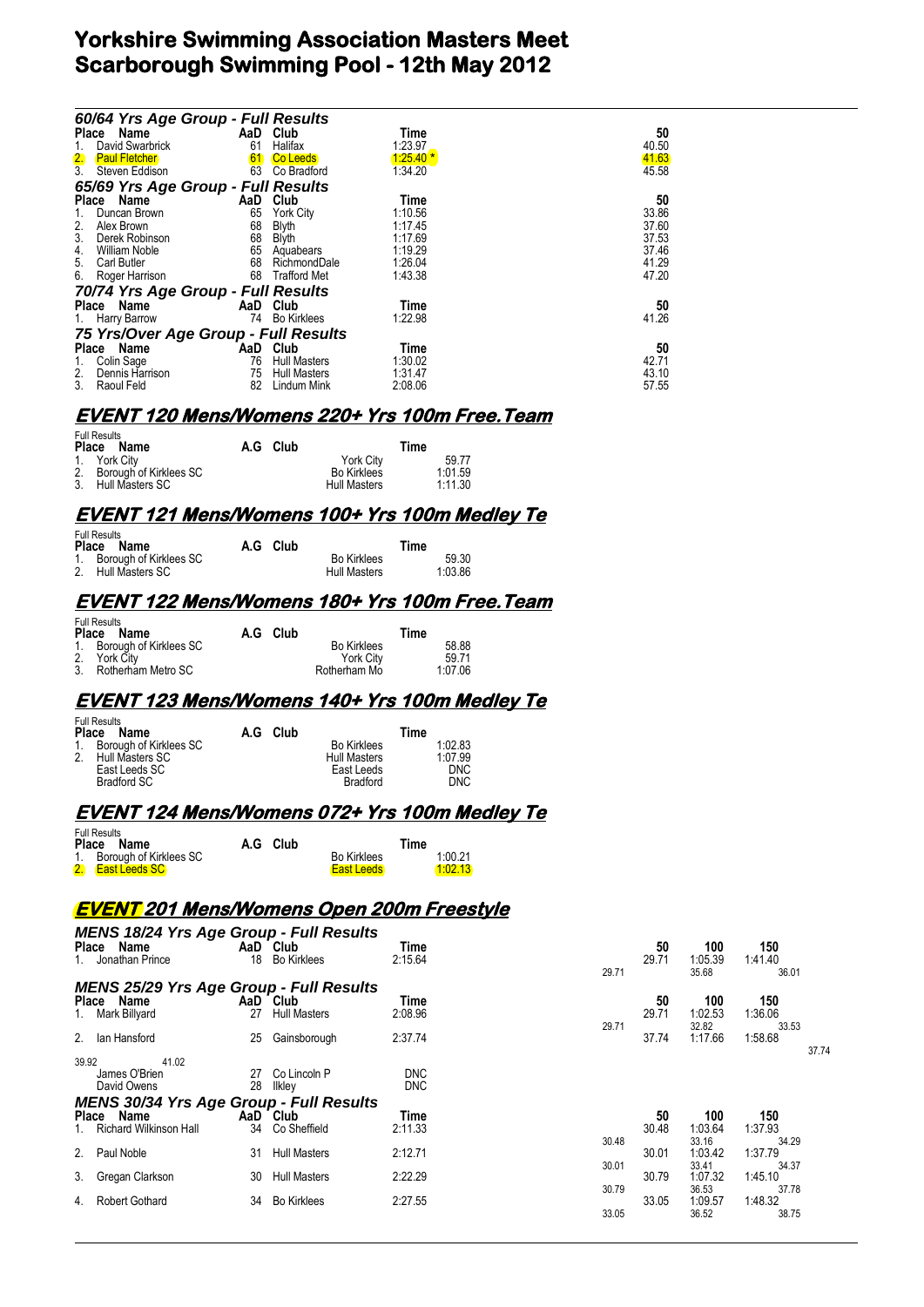|       | Place Name                          |       |    | <b>MENS 35/39 Yrs Age Group - Full Results</b><br>AaD Club                  | Time                     |              | 50                 | 100                      | 150                   |  |
|-------|-------------------------------------|-------|----|-----------------------------------------------------------------------------|--------------------------|--------------|--------------------|--------------------------|-----------------------|--|
|       | <b>Richard Ellis</b>                |       |    | 39 Armthorpe                                                                | 2:21.84                  | 32.05        | 32.05              | 1:08.98<br>36.93         | 1:47.15<br>38.17      |  |
|       | Martin Temple<br>Mark Metcalfe      |       | 35 | <b>Bo Kirklees</b><br>38 York City                                          | <b>DNC</b><br><b>DNC</b> |              |                    |                          |                       |  |
|       | Place Name<br>1. Paul Clemence      |       |    | <b>MENS 40/44 Yrs Age Group - Full Results</b><br>AaD Club<br>42 East Leeds | Time<br>2:30.37          |              | 50<br><u>24.78</u> | 100<br><u> 1:11.58</u>   | 150<br>1.51.30        |  |
|       |                                     |       |    | <b>MENS 45/49 Yrs Age Group - Full Results</b>                              |                          | <b>24.78</b> |                    | 46.80                    | <b>39.72</b>          |  |
| 1.    | Place Name<br><b>Stuart Hoyle</b>   |       | 46 | AaD Club<br><b>East Leeds</b>                                               | Time<br>$2:20.36*$       |              | 50<br>32.41        | 100<br><u> 1:07.77</u>   | 150<br><b>1:44.52</b> |  |
| 2.    | Jim Whitwell                        |       | 45 | <b>Bo Kirklees</b>                                                          | 2:29.20                  | 32.41        | 34.45              | 35.36<br>1:11.95         | 36.75<br>1:51.20      |  |
|       | Russell Mason                       |       |    | 49 Warr'ton Dol                                                             | <b>DNC</b>               | 34.45        |                    | 37.50                    | 39.25                 |  |
| 1.    | Place Name<br>Mark Jones            |       |    | <b>MENS 50/54 Yrs Age Group - Full Results</b><br>AaD Club<br>52 Everton    | Time<br>2:21.81          |              | 50<br>33.97        | 100<br>1:10.42           | 150<br>1:46.38        |  |
| 2.    | <b>Stewart Rowe</b>                 |       | 50 | Kingfisher E                                                                | 2:26.66                  | 33.97        | 34.41              | 36.45<br>1:11.42         | 35.96<br>1:48.89      |  |
|       | 3. Martyn Binns                     |       | 54 | <b>Bo Kirklees</b>                                                          | 2:35.33                  | 34.41        | 35.60              | 37.01<br>1:15.22         | 37.47<br>1:55.37      |  |
|       |                                     |       |    | <b>MENS 55/59 Yrs Age Group - Full Results</b>                              |                          | 35.60        |                    | 39.62                    | 40.15                 |  |
| 1.    | Place Name<br>Stephen Sowerby       |       |    | AaD Club<br>57 Harrogate                                                    | Time<br>2:30.90          |              | 50<br>34.02        | 100<br>1:11.84           | 150<br>1:51.34        |  |
| 2.    | Simon Troop                         |       | 56 | <b>Bo Kirklees</b>                                                          | 2:43.51                  | 34.02        | 39.81              | 37.82<br>1:21.35         | 39.50<br>2:03.55      |  |
| 3.    | <b>Kevin Devine</b>                 |       |    | 55 RichmondDale                                                             | 2:43.81                  | 39.81        | 39.12              | 41.54<br>1:21.86         | 42.20<br>2:05.27      |  |
|       |                                     |       |    |                                                                             |                          | 39.12        |                    | 42.74                    | 43.41                 |  |
|       | Place Name                          |       |    | <b>MENS 60/64 Yrs Age Group - Full Results</b><br>AaD Club                  | Time                     |              | 50                 | 100                      | 150                   |  |
|       | David Swarbrick                     |       | 61 | Halifax                                                                     | 2:59.07                  | 41.73        | 41.73              | 1:27.75<br>46.02         | 2:14.49<br>46.74      |  |
|       | 2. Paul Fletcher                    |       |    | 61 Co Leeds                                                                 | <u>3.12.73</u>           | 44.06        | 44.06              | <u> 1:32.72</u><br>48.66 | 2:22.56<br>49.84      |  |
|       | Place Name                          |       |    | <b>MENS 65/69 Yrs Age Group - Full Results</b><br>AaD Club                  | Time                     |              | 50                 | 100                      | 150                   |  |
| 1.    | Alex Brown                          |       | 68 | Blyth                                                                       | 2:57.13                  | 40.64        | 40.64              | 1:25.05<br>44.41         | 2:11.27<br>46.22      |  |
| 2.    | William Noble                       |       | 65 | Aquabears                                                                   | 2:57.84                  | 39.81        | 39.81              | 1:24.69<br>44.88         | 2:12.30<br>47.61      |  |
| 3.    | Derek Robinson                      |       | 68 | Blyth                                                                       | 3:02.80                  | 41.07        | 41.07              | 1:26.47<br>45.40         | 2:15.51<br>49.04      |  |
| 4.    | <b>Carl Butler</b>                  |       | 68 | RichmondDale                                                                | 3:08.03                  | 43.18        | 43.18              | 1:30.88<br>47.70         | 2:20.90<br>50.02      |  |
| 5.    | Roger Harrison                      |       |    | 68 Trafford Met                                                             | 4:07.40                  | 53.28        | 53.28              | 1:57.44<br>1:04.16       | 3:04.57<br>1:07.13    |  |
|       |                                     |       |    | <b>MENS 70/74 Yrs Age Group - Full Results</b>                              |                          |              |                    |                          |                       |  |
|       | Place Name<br>1. Harry Barrow       |       |    | AaD Club<br>74 Bo Kirklees                                                  | Time<br>3:11.21          |              | 50<br>44.91        | 100<br>1:33.45           | 150<br>2:24.47        |  |
|       |                                     |       |    | <b>MENS 75 Yrs/Over Age Group - Full Results</b>                            |                          | 44.91        |                    | 48.54                    | 51.02                 |  |
|       | Place Name<br>1. Bill Moore         |       |    | AaD Club<br><b>75</b> East Leeds                                            | Time,<br>$3.18.85*$      |              | 50<br>44.77        | 100<br><u> 1:34.34</u>   | 150<br><u>2:26.21</u> |  |
|       |                                     |       |    | <b>WOMENS 18/24 Yrs Age Group - Full Results</b>                            |                          | 44.77        |                    | 49.57                    | 51.87                 |  |
|       | Place Name<br><b>Alison Pennell</b> |       |    | AaD Club<br>23 South Axholm                                                 | Time<br>2:11.81          |              | 50<br>32.06        | 100                      | 150                   |  |
| 1.    |                                     |       |    |                                                                             |                          | 32.06        |                    | 1:05.47<br>33.41         | 1:38.56<br>33.09      |  |
| 2.    | Cassandra Walker                    |       | 18 | <b>Bo Kirklees</b>                                                          | 2:18.97                  | 33.02        | 33.02              | 1:08.77<br>35.75         | 1:43.81<br>35.04      |  |
|       | 3. Louise Widrascu                  |       |    | 24 Bradford                                                                 | 2:31.07                  |              | 34.10              | 1:11.80                  | 1:51.56<br>34.10      |  |
| 37.70 |                                     | 39.76 |    | <b>WOMENS 25/29 Yrs Age Group - Full Results</b>                            |                          |              |                    |                          |                       |  |
| 1.    | Place Name<br>Jamie Peace           |       |    | AaD Club<br>27 Bo Kirklees                                                  | Time<br>2:17.31          |              | 50<br>31.08        | 100<br>1:06.04           | 150<br>1:42.62        |  |
| 2.    | Deborah Crossland                   |       | 25 | Bo Kirklees                                                                 | 2:20.05                  | 31.08        | 31.65              | 34.96<br>1:06.62         | 36.58<br>1:43.55      |  |
|       | 3. Kimberley Clarkson               |       |    | 28 Hull Masters                                                             | 2:38.42                  | 31.65        | 35.73              | 34.97<br>1:16.60         | 36.93<br>1:58.78      |  |
|       |                                     |       |    | <b>WOMENS 30/34 Yrs Age Group - Full Results</b>                            |                          | 35.73        |                    | 40.87                    | 42.18                 |  |
|       | Place Name                          |       | 30 | AaD Club                                                                    | Time                     |              | 50                 | 100                      | 150                   |  |
| 1.    | Julia Andersen                      |       |    | <b>Bo Kirklees</b>                                                          | 2:17.09                  | 31.90        | 31.90              | 1:06.45<br>34.55         | 1:42.11<br>35.66      |  |
| 2.    | Sarah Kinsey                        |       | 33 | <b>Bo Kirklees</b>                                                          | 2:22.11                  | 32.87        | 32.87              | 1:08.65<br>35.78         | 1:45.73<br>37.08      |  |
| 3.    | Kay Hamilton                        |       | 34 | Romford Town                                                                | 2:26.47                  | 33.85        | 33.85              | 1:10.83<br>36.98         | 1:48.90<br>38.07      |  |
| 4.    | Rachel Stead                        |       |    | 32 Halifax                                                                  | 3:09.73                  | 42.91        | 42.91              | 1:31.21<br>48.30         | 2:19.08<br>47.87      |  |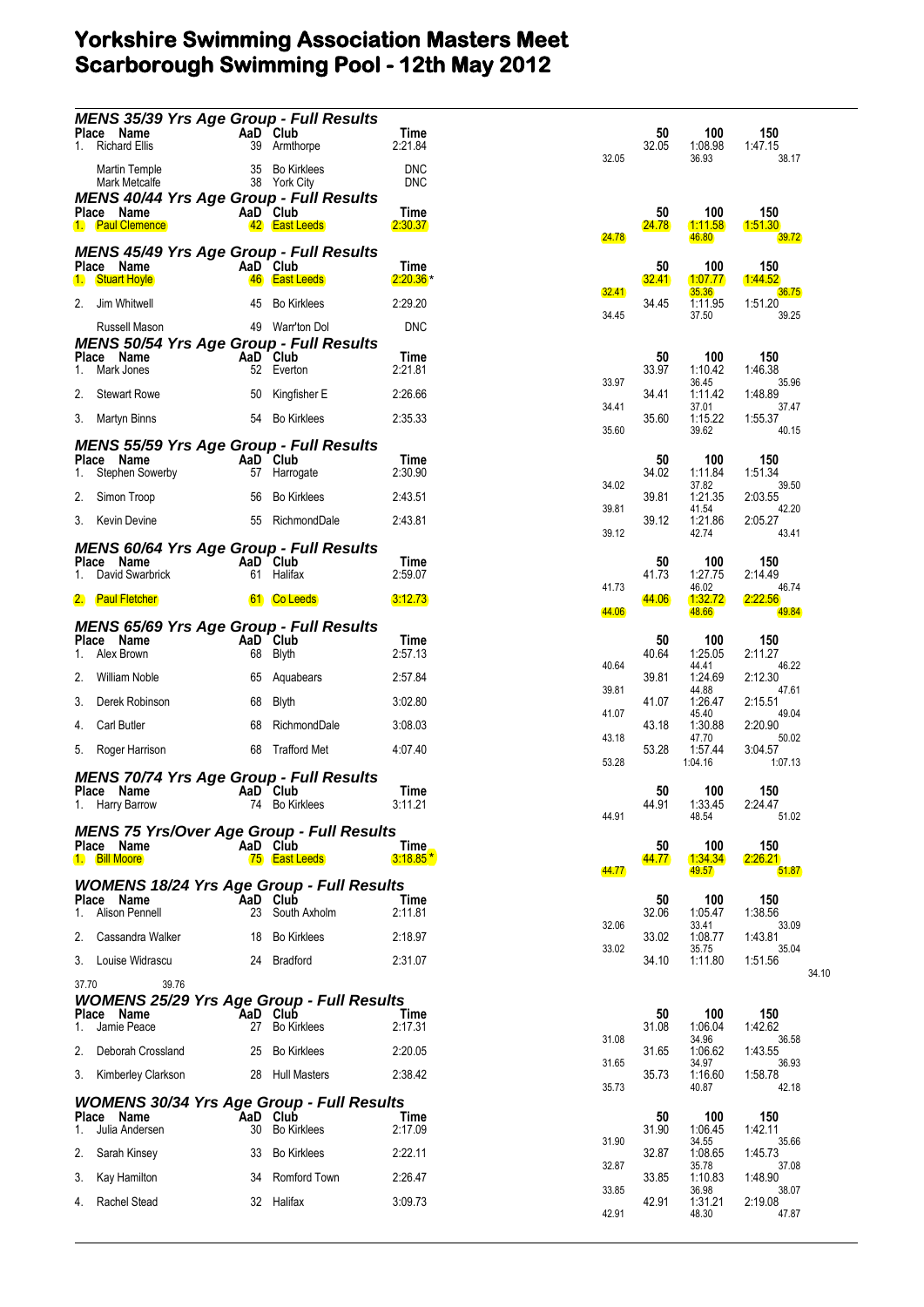| <b>WOMENS 35/39 Yrs Age Group - Full Results</b> |    |                               |                    |       |             |                  |                  |       |
|--------------------------------------------------|----|-------------------------------|--------------------|-------|-------------|------------------|------------------|-------|
| Place Name                                       |    | AaD Club                      | Time               |       | 50          | 100              | 150              |       |
| Victoria Wilford                                 | 38 | <b>Bo Kirklees</b>            | 2:37.37            |       | 36.07       | 1:15.01          | 1:56.13          |       |
| 2. Emma Godfrey                                  |    | 37 Bo Kirklees                | 3:21.43            | 36.07 | 46.05       | 38.94<br>1:36.36 | 41.12<br>2:29.15 |       |
|                                                  |    |                               |                    | 46.05 |             | 50.31            | 52.79            |       |
| <b>WOMENS 40/44 Yrs Age Group - Full Results</b> |    |                               |                    |       |             |                  |                  |       |
| Place Name                                       |    | AaD Club                      | Time               |       | 50          | 100              | 150              |       |
| 1. Suzanne Patterson                             | 42 | <b>Bo Kirklees</b>            | 2:54.74            |       | 41.25       | 1:25.69          | 2:10.74          |       |
|                                                  |    |                               |                    | 41.25 |             | 44.44            | 45.05            |       |
| <b>Fiona Harris</b>                              |    | 43 Wetherby                   | DQ ST-             |       |             |                  |                  |       |
| <b>WOMENS 45/49 Yrs Age Group - Full Results</b> |    |                               |                    |       |             |                  |                  |       |
| Place Name<br>1. Karen Graham                    | 47 | AaD Club<br>llkley            | Time<br>2:25.17    |       | 50<br>34.45 | 100<br>1:11.13   | 150<br>1:48.29   |       |
|                                                  |    |                               |                    | 34.45 |             | 36.68            | 37.16            |       |
| 2. Judy Brown                                    |    | 48 Warr'ton Dol               | 2:26.25            |       | 33.17       | 1:10.01          | 1:48.18          |       |
|                                                  |    |                               |                    |       |             |                  |                  | 33.17 |
| 36.84<br>38.17                                   |    |                               |                    |       |             |                  |                  |       |
| <b>WOMENS 50/54 Yrs Age Group - Full Results</b> |    |                               |                    |       |             |                  |                  |       |
| Place Name<br>1. Julie Hoyle                     | 50 | AaD Club<br><b>East Leeds</b> | Time<br>$2.27.52*$ |       | 50<br>34.19 | 100<br>1:13.03   | 150<br>1.51.32   |       |
|                                                  |    |                               |                    | 34.19 |             | 38.84            | 38.29            |       |
| Susan Arrowsmith<br>2.                           | 50 | NottmLeander                  | 2:44.13            |       | 38.05       | 1:19.39          | 2:02.02          |       |
|                                                  |    |                               |                    | 38.05 |             | 41.34            | 42.63            |       |
| 3.<br>Carol Boagey                               | 53 | AFSHartletpo                  | 2:56.00            |       | 40.79       | 1:25.65          | 2:11.73          |       |
| 4. Julie Dimaline                                | 50 | <b>Hull Masters</b>           | 3:28.82            | 40.79 | 45.29       | 44.86<br>1:39.20 | 46.08<br>2:34.38 |       |
|                                                  |    |                               |                    | 45.29 |             | 53.91            | 55.18            |       |
| <b>WOMENS 55/59 Yrs Age Group - Full Results</b> |    |                               |                    |       |             |                  |                  |       |
| Place Name                                       |    | AaD Club                      | Time               |       | 50          | 100              | 150              |       |
| <b>Christine Gillard</b>                         | 56 | Calv Bing                     | 2:56.12            |       | 39.26       | 1:24.25          | 2:11.44          |       |
|                                                  |    |                               |                    | 39.26 |             | 44.99            | 47.19            |       |
| 2.<br>Diana Kaye                                 | 59 | <b>Bo Kirklees</b>            | 3:16.32            |       | 45.07       | 1:35.75          | 2:27.04          |       |
|                                                  |    |                               |                    | 45.07 |             | 50.68            | 51.29            |       |

### **EVENT 202 Womens 180+ Yrs 100m Medley Team**

| <b>Full Results</b>     |                  |         |
|-------------------------|------------------|---------|
| Place Name              | A.G Club         | Time    |
| 1. Borough of Kirklees  | 180+ Bo Kirklees | 1:15.40 |
| 2. York City Baths Club | 180+ York City   | 1:18.70 |

#### **EVENT 203 Mens 180+ Yrs 100m Medley Team**

| Full Results<br>Place Name | A.G Club |                     | Time    |
|----------------------------|----------|---------------------|---------|
| 1. Hull Masters SC         |          | <b>Hull Masters</b> | 1.0144  |
| 2. Borough of Kirklees SC  |          | <b>Bo Kirklees</b>  | 1:03.22 |
| 3. York City Baths Club    |          | York City           | 1:06.53 |

### **EVENT 204 Womens 100+ Yrs 100m Medley Team**

| <b>Full Results</b> |                           |  |          |                     |         |  |  |
|---------------------|---------------------------|--|----------|---------------------|---------|--|--|
|                     | Place Name                |  | A.G Club |                     | Time    |  |  |
|                     | 1. Borough of Kirklees SC |  |          | <b>Bo Kirklees</b>  | 1:02.42 |  |  |
|                     | 2. Hull Masters SC        |  |          | <b>Hull Masters</b> | 1.1244  |  |  |

### **EVENT 205 Mens 100+ Yrs 100m Medley Team**

| <b>Full Results</b>                             |  |          |                                    |                    |  |  |
|-------------------------------------------------|--|----------|------------------------------------|--------------------|--|--|
| Place Name                                      |  | A.G Club |                                    | Time               |  |  |
| 1. Gainsborough Dolphins<br>Borough of Kirklees |  |          | Gainsborough<br><b>Bo Kirklees</b> | 1:01.68<br>DQ 0-4L |  |  |

### **EVENT 206 Womens Open 100m Breaststroke**

| 18/24 Yrs Age Group - Full Results                                                                            |          |               |            |       |
|---------------------------------------------------------------------------------------------------------------|----------|---------------|------------|-------|
| <b>Example 2</b> AaD Club<br>Place Name                                                                       |          |               | Time       | 50    |
| Cassandra Walker 18 Bo Kirklees<br>1.                                                                         |          |               | 1:19.36    | 37.81 |
| 2. Melissa Speight                                                                                            |          | 19 Bradford   | 1:34.29    | 44.86 |
| 25/29 Yrs Age Group - Full Results                                                                            |          |               |            |       |
| Place Name                                                                                                    | AaD Club |               | Time       | 50    |
| 1. Sarah Loof 27 Co Lincoln P                                                                                 |          |               | 1:44.31    | 52.02 |
| Krystle Baker 29 Spenborough                                                                                  |          |               | <b>DNC</b> |       |
| 30/34 Yrs Age Group - Full Results                                                                            |          |               |            |       |
| Place Name and the state of the state of the state of the state of the state of the state of the state of the | AaD Club |               | Time       | 50    |
| 1. Elizabeth Devaney 33 Hull Masters                                                                          |          |               | 1:48.52    | 51.64 |
| 35/39 Yrs Age Group - Full Results                                                                            |          |               |            |       |
| <b>Example 2</b> AaD Club<br>Place Name                                                                       |          |               | Time       | 50    |
| Sheryl Clapham<br>1.                                                                                          |          | 36 Bradford   | 1:34.03    | 45.52 |
| Lisa Stansbie                                                                                                 |          | 38 East Leeds | <b>DNC</b> |       |
| 40/44 Yrs Age Group - Full Results                                                                            |          |               |            |       |
| <b>Example 2</b> AaD Club<br>Place Name                                                                       |          |               | Time       | 50    |
| 1. Lisa Dobson                                                                                                |          | 42 Halifax    | 1:20.72    | 38.61 |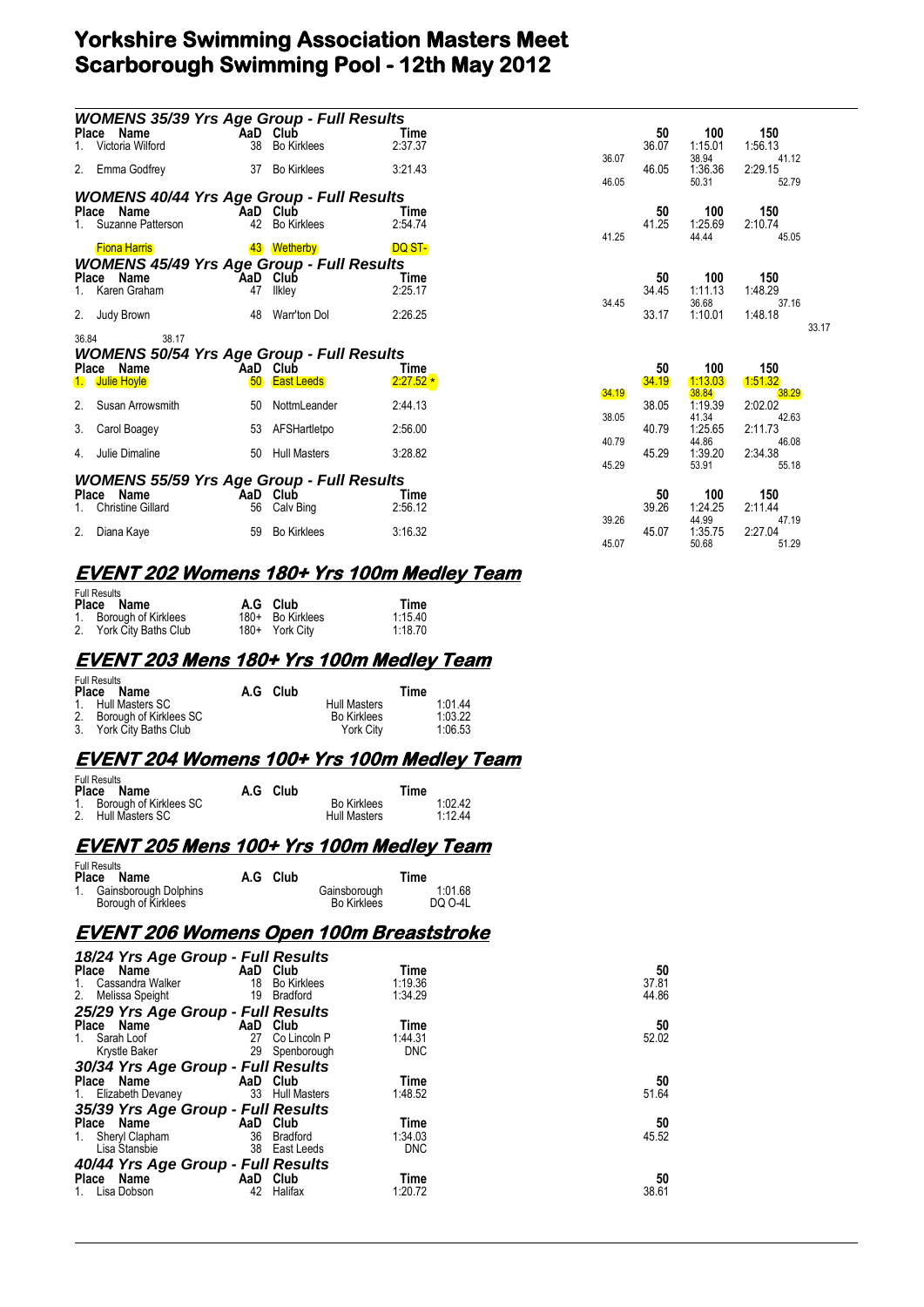| 45/49 Yrs Age Group - Full Results                                  |                                                                          |                       |                |
|---------------------------------------------------------------------|--------------------------------------------------------------------------|-----------------------|----------------|
| Place Name                                                          | AaD Club                                                                 | Time                  | 50             |
| 1. Kirsten Durrans                                                  | 45 Bo Kirklees<br>45 Chapeltown                                          | 1:36.63<br><b>DNC</b> | 46.17          |
| Lynne Dawson                                                        |                                                                          |                       |                |
| 50/54 Yrs Age Group - Full Results                                  |                                                                          | Time                  | 50             |
| Place Name<br>1. Carol Boagey<br>1. Carol Boagey<br>53 AFSHartletpo |                                                                          | 1:36.40               | 46.82          |
| 2.<br>Julie Beaumont<br>Julie Dimaline                              | 53 Halifax                                                               | 1:37.31               | 46.39          |
| 3.<br>Julie Dimaline                                                | 50 Hull Masters                                                          | 2:02.01               | 58.13          |
| 55/59 Yrs Age Group - Full Results                                  |                                                                          |                       |                |
| Place Name                                                          | AaD Club                                                                 | Time                  | 50             |
| 1. Sally Shields                                                    | 58 Bo Kirklees                                                           | 1:31.57               | 44.47          |
| 60/64 Yrs Age Group - Full Results                                  |                                                                          |                       |                |
| Place Name                                                          | AaD Club                                                                 | Time                  | 50             |
| Jennifer Merritt<br>1.                                              | 61 Spondon Mast                                                          | 1:30.46               | 43.95          |
| 65/69 Yrs Age Group - Full Results                                  |                                                                          |                       |                |
| Place Name<br>AaD Club<br>1.                                        | 65 East Anglian                                                          | Time<br>1:45.21       | 50<br>50.91    |
| Patricia Jackson                                                    |                                                                          |                       |                |
| 75 Yrs/Over Age Group - Full Results<br>Place Name                  |                                                                          | Time                  | 50             |
| AaD Club <sup>-</sup><br>79 Blackr<br>1. Myrna Taylor               | 79 Blackpool Aq                                                          | 2:10.80               | 1:02.75        |
|                                                                     |                                                                          |                       |                |
| <u>EVENT 207 Mens Open 100m Breaststroke</u>                        |                                                                          |                       |                |
|                                                                     |                                                                          |                       |                |
| 18/24 Yrs Age Group - Full Results                                  |                                                                          |                       |                |
| Place Name<br><b>Example 2</b> AaD Club                             | 21 York City                                                             | Time                  | 50             |
| 1.<br>Oliver Simpson<br>Peter Phillips                              | 19 Bo Kirklees                                                           | 1:14.60<br>1:21.60    | 35.13<br>38.51 |
| 25/29 Yrs Age Group - Full Results                                  |                                                                          |                       |                |
| Place Name                                                          |                                                                          | Time                  | 50             |
| 1.<br><b>Adam Butters</b>                                           | <b>AaD Club</b><br>26 Gainsborough<br>29 Gainsborough<br>25 Gainsborough | 1:12.61               | 34.29          |
| Damon Butters                                                       |                                                                          | 1:15.39               | 36.15          |
| 3. Ian Hansford                                                     | 25 Gainsborough                                                          | 1:35.75               | 47.15          |
| 30/34 Yrs Age Group - Full Results                                  |                                                                          |                       |                |
| Place Name<br>e e controllador.<br>Controllador                     | AaD Club                                                                 | Time                  | 50             |
| 1. Ross Tumer<br>2.                                                 | 32 Rugby<br>33 South Hunsle                                              | 1:10.62<br>1:18.80    | 33.30<br>36.91 |
| John Major<br>3. Matt Willis                                        | 30 Calv Bing                                                             | 1:20.39               | 38.24          |
| 35/39 Yrs Age Group - Full Results                                  |                                                                          |                       |                |
| Place Name                                                          |                                                                          | Time                  | 50             |
| ce Name<br>Stephen Turner <b>AaD</b> Club<br>38 Blyth<br>1.         |                                                                          | 1:20.20               | 38.82          |
| 40/44 Yrs Age Group - Full Results                                  |                                                                          |                       |                |
| Place Name                                                          | AaD Club                                                                 | Time                  | 50             |
| 1.<br>Steven Morris                                                 | 40 Gainsborough                                                          | 1:33.54               | 44.75          |
| 45/49 Yrs Age Group - Full Results                                  |                                                                          |                       |                |
| Place Name                                                          | AaD Club                                                                 | Time                  | 50             |
| 1. Peter Jackson<br>2.                                              | 46 East Leeds<br>46 Bo Kirklees                                          | 1.20.10<br>1:40.92    | 37.77<br>48.53 |
| Bruce Jones<br>Russell Mason                                        | 49 Warr'ton Dol                                                          | <b>DNC</b>            |                |
| Tony O'Donohoe                                                      | 48 Bradford                                                              | DQ ST-                |                |
| 50/54 Yrs Age Group - Full Results                                  |                                                                          |                       |                |
| Place Name                                                          | AaD Club                                                                 | Time                  | 50             |
| Mark Jones<br>1.                                                    | 52 Everton                                                               | 1:31.75               | 43.43          |
| David Sullivan                                                      | 50<br>Thorne                                                             | <b>DNC</b>            |                |
| 55/59 Yrs Age Group - Full Results                                  |                                                                          |                       |                |
| Place Name                                                          | AaD Club                                                                 | Time                  | 50             |
| <b>Kevin Devine</b><br>1.<br>2.<br>Simon Troop                      | RichmondDale<br>55<br>56<br><b>Bo Kirklees</b>                           | 1:33.25<br>1:34.70    | 45.22<br>45.79 |
| 3.<br><b>Barry Summers</b>                                          | 55 Bo Kirklees                                                           | 1:43.49               | 46.90          |
| 60/64 Yrs Age Group - Full Results                                  |                                                                          |                       |                |
| Place Name                                                          | AaD<br>Club                                                              | Time                  | 50             |
| <b>Brian Taylor</b><br>1.                                           | 62 Adwick                                                                | 1:27.22               | 42.28          |
| 2.<br>Godfrey Green                                                 | 63<br>Co Lincoln P                                                       | 1:33.81               | 45.04          |
| 3.<br>Steven Eddison                                                | 63 Co Bradford                                                           | 2:00.87               | 57.30          |
| 65/69 Yrs Age Group - Full Results                                  |                                                                          |                       |                |
| Place Name<br>George Jackson<br>1.                                  | AaD Club<br>67 East Anglian                                              | Time<br>1:44.65       | 50<br>50.08    |
| 75 Yrs/Over Age Group - Full Results                                |                                                                          |                       |                |
| Place Name                                                          | AaD Club                                                                 | Time                  | 50             |
| 1. Bill Moore                                                       | <b>75</b> East Leeds                                                     | <u> 1:45.43</u>       | 49.53          |
|                                                                     |                                                                          |                       |                |

### **EVENT 208 Womens Open 50m Backstroke**

| 18/24 Yrs Age Group - Full Results |                      |                |       |
|------------------------------------|----------------------|----------------|-------|
|                                    | Place Name           | AaD Club       | Time  |
|                                    | 1. Louise Widrascu   | 24 Bradford    | 36.90 |
|                                    | 2. Cassandra Walker  | 18 Bo Kirklees | 37.04 |
|                                    | 3. Katherine Purcell | 22 Co Leeds    | 40.34 |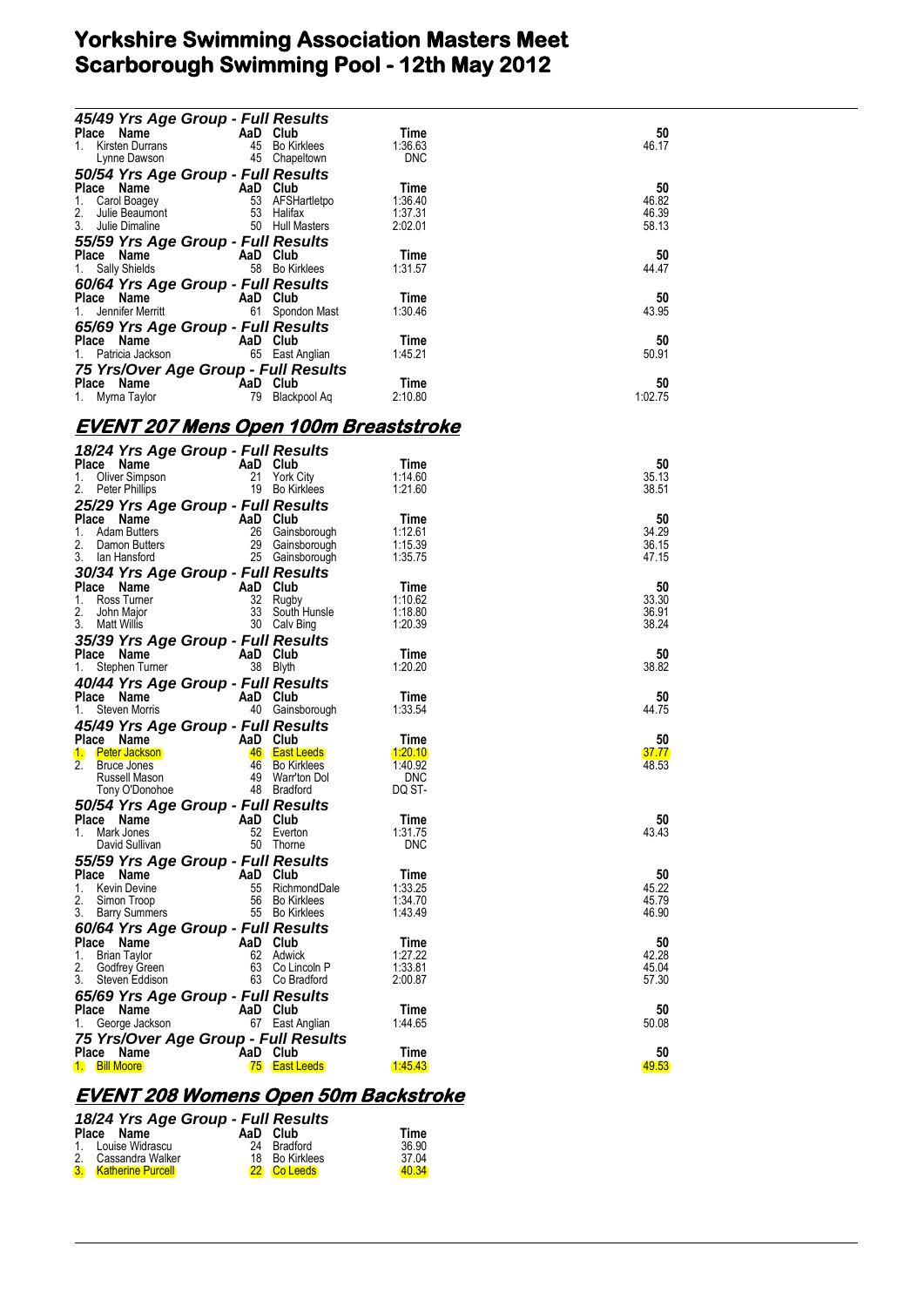\*

| 25/29 Yrs Age Group - Full Results<br>Example 19<br>Claire Short <b>AaD Club</b><br>Claire Short 25 Hull M<br>Sarah Loof 25 Hull M<br>Sarah Loof 27 Co Lin<br>Emma Wadsworth 26 Co Lin<br>26 Co Lin<br>27 A Vare 1 |          |                                    |               |
|--------------------------------------------------------------------------------------------------------------------------------------------------------------------------------------------------------------------|----------|------------------------------------|---------------|
| Place<br>1. Claire Shortt                                                                                                                                                                                          |          | 25 Rotherham Mo                    | Time<br>34.76 |
| 2. Sarah Clark                                                                                                                                                                                                     |          | 25 Hull Masters                    | 38.01         |
| 3. Sarah Loof                                                                                                                                                                                                      |          |                                    | 49.84         |
|                                                                                                                                                                                                                    |          | 27 Co Lincoln P<br>26 Co Lincoln P | <b>DNC</b>    |
| 30/34 Yrs Age Group - Full Results                                                                                                                                                                                 |          |                                    |               |
| Place Name                                                                                                                                                                                                         | AaD Club |                                    | Time          |
| 1. Rachel Whitwell                                                                                                                                                                                                 |          | 32 Bo Kirklees                     | 32.86         |
| 35/39 Yrs Age Group - Full Results                                                                                                                                                                                 |          |                                    |               |
| Place Name                                                                                                                                                                                                         | AaD Club |                                    | Time          |
| 1. Susan Harris                                                                                                                                                                                                    |          | 39 Ilkley                          | 41.87         |
| 2. Jacqueline Duncan                                                                                                                                                                                               |          | 36 York City                       | 42.29         |
| 40/44 Yrs Age Group - Full Results                                                                                                                                                                                 |          |                                    |               |
| Place Name                                                                                                                                                                                                         | AaD Club |                                    | Time          |
| 1. Sarah Greaves                                                                                                                                                                                                   | 44       | <b>Bo Kirklees</b>                 | 44.57         |
| 45/49 Yrs Age Group - Full Results                                                                                                                                                                                 |          |                                    |               |
| Place Name                                                                                                                                                                                                         | AaD Club |                                    | Time          |
| 1.<br>Carolyn Irvine                                                                                                                                                                                               |          | 49 Bo Kirklees                     | 36.98         |
| 50/54 Yrs Age Group - Full Results                                                                                                                                                                                 |          |                                    |               |
| Place Name                                                                                                                                                                                                         | AaD Club |                                    | Time          |
| 1. Julie Hoyle                                                                                                                                                                                                     |          | 50 East Leeds                      | 34.74         |
| 1. Julie Hoyle<br>2. Susan Arrowsmith                                                                                                                                                                              |          | 50 NottmLeander                    | 38.49         |
|                                                                                                                                                                                                                    |          | 51 Rotherham Mo                    | 41.95         |
|                                                                                                                                                                                                                    |          |                                    | 42.14         |
| 2. Substitution of the contract of the SA DLL Hull<br>4. Lesley Zimmerman 54 DLL Hull<br>5. Carol Boagey 53 AFSHartletpo                                                                                           |          |                                    | 47.75         |
| 55/59 Yrs Age Group - Full Results                                                                                                                                                                                 |          |                                    |               |
| Place Name<br>1. Wendy Offord<br>2. Suzanne Clarkson<br>2. Suzanne Clarkson<br>57 Hull Masters                                                                                                                     |          |                                    | Time          |
|                                                                                                                                                                                                                    |          |                                    | 39.94         |
|                                                                                                                                                                                                                    |          |                                    | 1:10.03       |
| 60/64 Yrs Age Group - Full Results                                                                                                                                                                                 |          |                                    |               |
| Place Name                                                                                                                                                                                                         | AaD Club |                                    | Time          |
| 1. Hilary Crick                                                                                                                                                                                                    |          | 63 York City                       | 52.88         |
| Aileen Ibbotson                                                                                                                                                                                                    |          | 62 Co Bradford                     | <b>DNC</b>    |
| 65/69 Yrs Age Group - Full Results                                                                                                                                                                                 |          |                                    |               |
| Place Name                                                                                                                                                                                                         | AaD Club |                                    | Time          |
| 1. Patricia Jackson                                                                                                                                                                                                |          | 65 East Anglian                    | 44.24         |
| 2. Carol Brown                                                                                                                                                                                                     |          | 65 York City                       | 47.89         |
| 75 Yrs/Over Age Group - Full Results                                                                                                                                                                               |          |                                    |               |
| Place<br>Name                                                                                                                                                                                                      | `AaD     | Club                               | Time          |
| 1. Betty Grayson                                                                                                                                                                                                   | 77       | <b>Hull Masters</b>                | 1:06.12       |

## **EVENT 209 Mens Open 50m Backstroke**

|         | 18/24 Yrs Age Group - Full Results<br>Place<br>Name  | AaD Club        |                              | Time           |
|---------|------------------------------------------------------|-----------------|------------------------------|----------------|
|         | 1. Jake Rylatt                                       |                 | 20 East Leeds                | 30.07          |
|         |                                                      | 19              | Sheffield C                  | 31.82          |
|         | 2. Richard Cooper<br>3. Jonathan Prince              |                 | 18 Bo Kirklees               | 32.79          |
|         | 4. Michael Dawson                                    |                 | 19 Blyth                     | 36.58          |
|         | 25/29 Yrs Age Group - Full Results                   |                 |                              |                |
| Place   | Name                                                 | AaD Club        |                              | Time           |
|         | 1. Damon Butters                                     |                 | 29 Gainsborough              | 32.36          |
|         | 30/34 Yrs Age Group - Full Results                   |                 |                              |                |
|         | Place<br>Name                                        | AaD             | Club                         | Time           |
| $1_{-}$ | Richard Wilkinson Hall                               | 34              | Co Sheffield                 | 32.28          |
|         |                                                      |                 |                              |                |
|         | 35/39 Yrs Age Group - Full Results<br>Name<br>Place  | AaD Club        |                              | Time           |
|         | 1. Richard Ellis                                     | 39              | Armthorpe                    | 35.25          |
|         |                                                      |                 |                              |                |
|         | 45/49 Yrs Age Group - Full Results                   |                 |                              |                |
|         | Place<br>Name                                        | AaD<br>48       | Club                         | Time           |
| 1.      | David Hogg                                           |                 | Glasgow Nmds                 | 33.75          |
|         | 50/54 Yrs Age Group - Full Results                   |                 |                              |                |
|         | Place<br><b>Name</b>                                 | AaD Club        |                              | Time           |
|         | 1. Stephen Allen                                     | 52              | <b>Hull Masters</b>          | 32.75          |
|         | 2. Anthony Fawthrop<br>3. Mark Jones                 |                 | 50 Bo Kirklees<br>52 Everton | 36.81<br>39.00 |
|         | 4. Anthony Ruddiman                                  |                 | 52 Bo Kirklees               | 41.09          |
|         | 5. Nicholas Overton                                  |                 | 50 Bo Kirklees               | 41.91          |
|         | 55/59 Yrs Age Group - Full Results                   |                 |                              |                |
| Place   | Name                                                 | <b>AaD</b> Club |                              | Time           |
|         | 1. Christopher Brown                                 | 59              | Co Bradford                  | 33.00          |
|         |                                                      | 57              | Bo Kirklees                  | 35.62          |
|         | 2. Brian Godfrey<br>3. Kevin Devine<br>4. Mick Brant |                 | 55 RichmondDale              | 42.31          |
|         |                                                      |                 | 57 Bo Kirklees               | 44.91          |
|         | Simon Troop                                          |                 | 56 Bo Kirklees               | <b>DNC</b>     |
|         | Thomas Dean                                          |                 | 56 Aquabears                 | <b>DNC</b>     |
|         | 60/64 Yrs Age Group - Full Results                   |                 |                              |                |
|         | Place Name                                           | AaD Club        |                              | Time           |
|         | 1. Stephen Whitfield                                 | 60              | Derwent Vall                 | 38.97          |
|         |                                                      |                 |                              |                |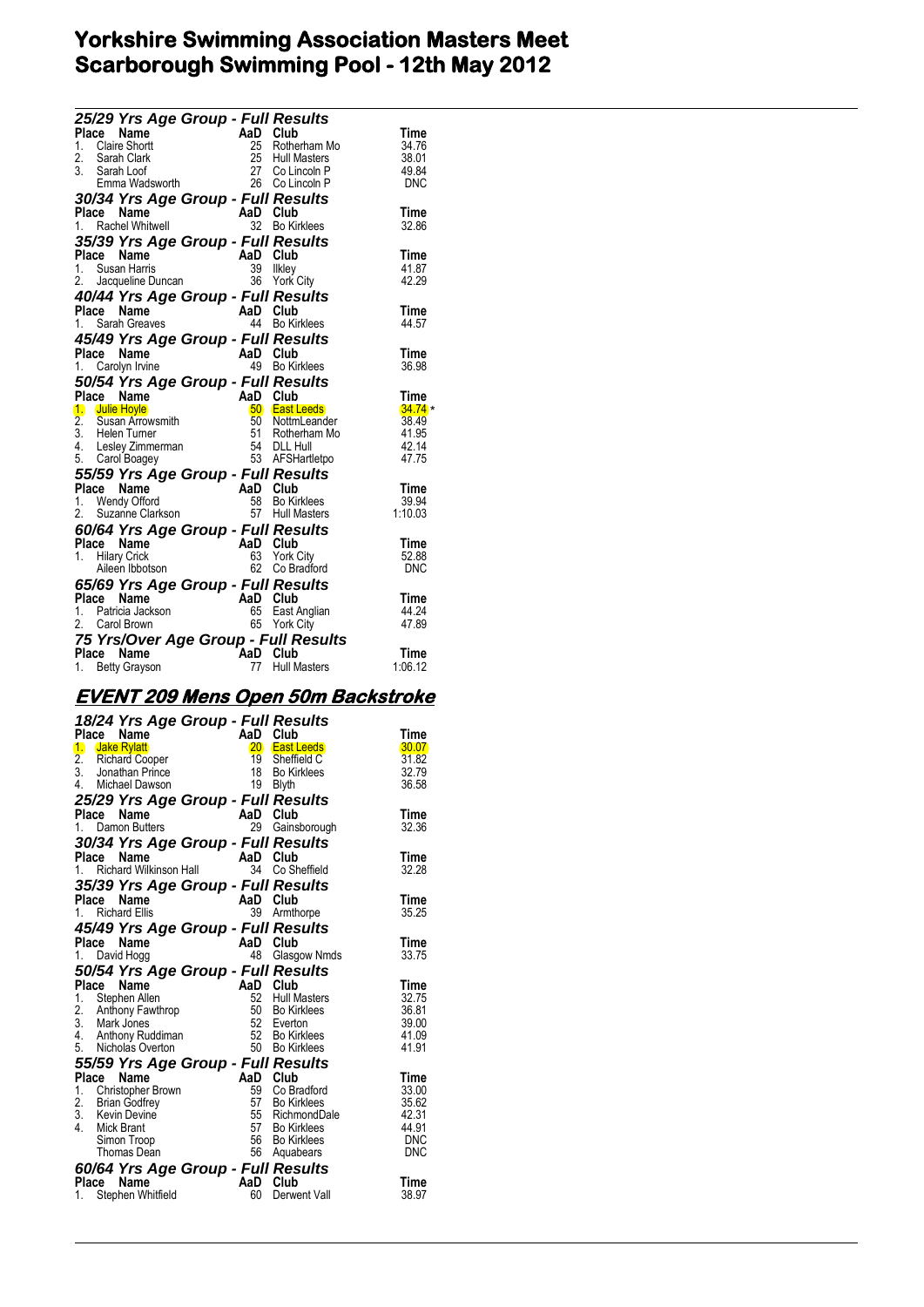|                | 65/69 Yrs Age Group - Full Results                          |     |                     |             |  |  |  |  |
|----------------|-------------------------------------------------------------|-----|---------------------|-------------|--|--|--|--|
|                | Place Name                                                  | AaD | Club                | <b>Time</b> |  |  |  |  |
|                | Duncan Brown                                                |     | 65 York City        | 40.57       |  |  |  |  |
| 2 <sub>1</sub> | <b>Carl Butler</b>                                          | 68  | RichmondDale        | 45.91       |  |  |  |  |
|                | 75 Yrs/Over Age Group - Full Results<br>Place Name AaD Club |     |                     |             |  |  |  |  |
|                |                                                             |     |                     | <b>Time</b> |  |  |  |  |
|                | <b>Bill Moore</b>                                           | 75  | <b>East Leeds</b>   | $47.53*$    |  |  |  |  |
| $\frac{1}{2}$  | Keith Godbehere                                             | 78  | Rotherham Mo        | 50.74       |  |  |  |  |
| 3.             | Colin Sage                                                  | 76  | <b>Hull Masters</b> | 51.63       |  |  |  |  |
| 4.             | Dennis Harrison                                             | 75  | <b>Hull Masters</b> | 51.73       |  |  |  |  |
| 5.             | Raoul Feld                                                  |     | Lindum Mink         | 1:01.15     |  |  |  |  |

### **EVENT 210 Womens Open 100m Butterfly**

| 18/24 Yrs Age Group - Full Results                                                                                       |                                    |                 |         |       |  |  |  |  |
|--------------------------------------------------------------------------------------------------------------------------|------------------------------------|-----------------|---------|-------|--|--|--|--|
| Place Name                                                                                                               | AaD Club                           |                 | Time    | 50    |  |  |  |  |
| 1. Alison Pennell                                                                                                        |                                    | 23 South Axholm | 1:11.48 | 34.03 |  |  |  |  |
| 25/29 Yrs Age Group - Full Results                                                                                       |                                    |                 |         |       |  |  |  |  |
| Place Name                                                                                                               | AaD Club                           |                 | Time    | 50    |  |  |  |  |
| 1. Claire Shortt                                                                                                         |                                    | 25 Rotherham Mo | 1:16.40 | 36.01 |  |  |  |  |
| 30/34 Yrs Age Group - Full Results                                                                                       |                                    |                 |         |       |  |  |  |  |
| Place Name                                                                                                               | AaD Club                           |                 | Time    | 50    |  |  |  |  |
|                                                                                                                          |                                    |                 | 1:12.63 | 34.62 |  |  |  |  |
|                                                                                                                          |                                    | 34 Romford Town | 1:21.24 | 38.18 |  |  |  |  |
|                                                                                                                          | 40/44 Yrs Age Group - Full Results |                 |         |       |  |  |  |  |
| Place Name                                                                                                               | AaD Club                           |                 | Time    | 50    |  |  |  |  |
| 1. Ruth Rhodes                                                                                                           | 44                                 | Bradford        | 1:20.77 | 36.79 |  |  |  |  |
| 45/49 Yrs Age Group - Full Results                                                                                       |                                    |                 |         |       |  |  |  |  |
| Place Name<br><b>AaD</b> Club                                                                                            |                                    |                 | Time    | 50    |  |  |  |  |
| 1. Judy Brown                                                                                                            |                                    | 48 Warr'ton Dol | 1:15.58 | 35.48 |  |  |  |  |
| 55/59 Yrs Age Group - Full Results                                                                                       |                                    |                 |         |       |  |  |  |  |
| Place Name                                                                                                               | AaD Club                           |                 | Time    | 50    |  |  |  |  |
| <b>Christine Gillard</b>                                                                                                 |                                    | 56 Calv Bing    | 1:38.70 | 46.54 |  |  |  |  |
| 65/69 Yrs Age Group - Full Results                                                                                       |                                    |                 |         |       |  |  |  |  |
| Name and the state of the state of the state of the state of the state of the state of the state of the state o<br>Place | AaD Club                           |                 | Time    | 50    |  |  |  |  |
| 1. Patricia Jackson                                                                                                      |                                    | 65 East Anglian | 1:37.86 | 46.35 |  |  |  |  |

#### **EVENT 211 Mens Open 100m Butterfly**

| 18/24 Yrs Age Group - Full Results                                  |          |                      |            |       |
|---------------------------------------------------------------------|----------|----------------------|------------|-------|
| Place Name                                                          | AaD Club |                      | Time       | 50    |
| 1. Jake Rylatt                                                      |          | 20 East Leeds        | 1:07.88    | 29.93 |
| 25/29 Yrs Age Group - Full Results                                  |          |                      |            |       |
| Place<br>Name                                                       | AaD Club |                      | Time       | 50    |
| 1.<br>Mark Billyard                                                 | 27       | <b>Hull Masters</b>  | 1:02.26    | 29.09 |
| 2.<br>Andrew Czyzewski                                              | 29       | Bo Kirklees          | 1:06.82    | 31.06 |
| 3.<br>David Owens                                                   | 28       | likley               | 1:07.05    | 31.12 |
| 30/34 Yrs Age Group - Full Results                                  |          |                      |            |       |
| Place Name                                                          | AaD Club |                      | Time       | 50    |
| Simon Dennison<br>1.                                                | 30       | Hull Masters         | 1:08.82    | 31.52 |
| 2.<br>John Major                                                    |          | 33 South Hunsle      | 1:12.24    | 33.47 |
| 35/39 Yrs Age Group - Full Results                                  |          |                      |            |       |
| Place<br>Name                                                       | AaD Club |                      | Time       | 50    |
| 1.<br>Jonathan Lucas                                                |          | 36 Kingfisher E      | 1:07.83    | 31.72 |
| 2.<br><b>Paul Ellis</b>                                             |          | <b>36</b> East Leeds | 1.09.02    | 32.51 |
| $\overline{3}$ .<br>Mark Metcalfe                                   | 38       | York City            | 1:12.16    | 34.15 |
| 4.<br>Stephen Turner                                                | 38       | <b>Blyth</b>         | 1:14.83    | 35.26 |
| 4. Stephen Tunisi<br>45/49 Yrs Age Group - Full Results<br>AaD Club |          |                      |            |       |
|                                                                     |          |                      | Time       | 50    |
| Michael Pepper                                                      |          | 48 Rotherham Mo      | 1:14.31    | 34.00 |
| 50/54 Yrs Age Group - Full Results                                  |          |                      |            |       |
| Place<br>Name                                                       | AaD Club |                      | Time       | 50    |
| 1.<br>Paul Ormerod                                                  | 54       | Bo Kirklees          | 1:13.31    | 35.87 |
| 2.<br>Chris Brown                                                   | 50       | York City            | 1:14.98    | 35.23 |
| 3.<br>Mark Jones                                                    | 52       | Everton              | 1:16.97    | 36.76 |
| 4. Martyn Binns                                                     |          | 54 Bo Kirklees       | 1:22.00    | 37.24 |
| 55/59 Yrs Age Group - Full Results                                  |          |                      |            |       |
| <b>Place</b><br>Name                                                | AaD Club |                      | Time       | 50    |
| Christopher Brown<br>1.                                             | 59       | Co Bradford          | 1:12.49    | 34.55 |
| 2. Malcolm Clark                                                    |          | <b>56 East Leeds</b> | 1.23.27    | 39.24 |
| 60/64 Yrs Age Group - Full Results                                  |          |                      |            |       |
| <b>Place</b><br>Name                                                | AaD Club |                      | Time       | 50    |
| <b>Paul Fletcher</b>                                                |          | 61 Co Leeds          | $1.56.29*$ | 55.81 |
| 65/69 Yrs Age Group - Full Results                                  |          |                      |            |       |
| Place<br>Name                                                       | AaD Club |                      | Time       | 50    |
| Alex Brown                                                          | 68       | Blyth                | 1:55.24    | 47.02 |
|                                                                     |          |                      |            |       |

# **EVENT 212 Womens 220+ Yrs 100m Freestyle Team**

| <b>Full Results</b>       |  |          |                     |         |  |  |
|---------------------------|--|----------|---------------------|---------|--|--|
| Place Name                |  | A.G Club |                     | Time    |  |  |
| 1. Borough of Kirklees SC |  |          | <b>Bo Kirklees</b>  | 1:08.88 |  |  |
| 2. Hull Masters SC        |  |          | <b>Hull Masters</b> | 1:24.92 |  |  |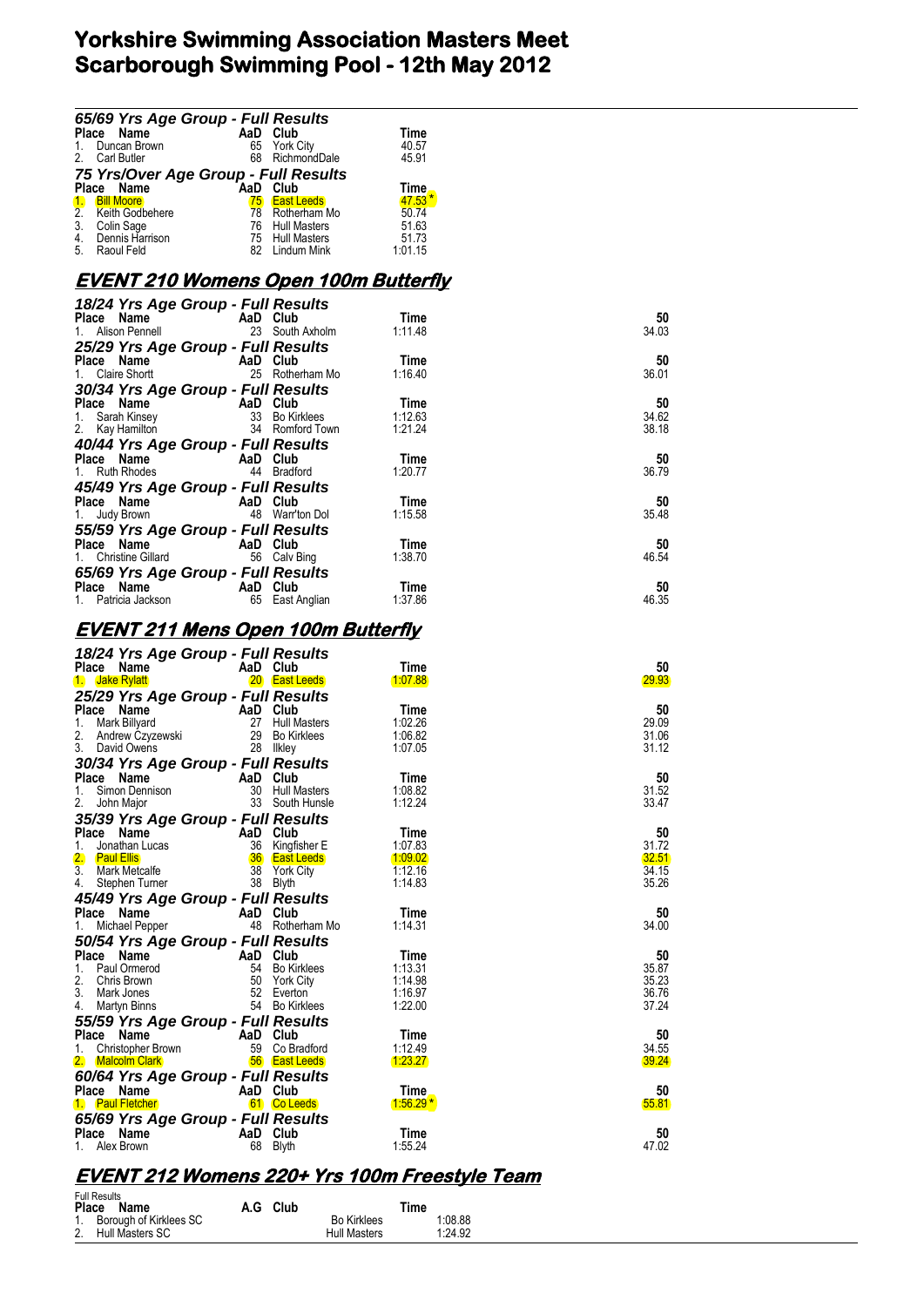|                                                                                                                         | <u>EVENT 213 Mens 220+ Yrs 100m Freestyle Team</u>   |           |                                            |                                                         |                     |                                 |  |
|-------------------------------------------------------------------------------------------------------------------------|------------------------------------------------------|-----------|--------------------------------------------|---------------------------------------------------------|---------------------|---------------------------------|--|
| <b>Full Results</b><br>Place<br>Name                                                                                    |                                                      |           | A.G Club                                   |                                                         | Time                |                                 |  |
| $\mathbf{L}$<br><b>East Leeds SC</b><br>2.<br>Borough of Kirklees SC<br>3.<br>Hull Masters SC                           |                                                      |           |                                            | <b>East Leeds</b><br><b>Bo Kirklees</b><br>Hull Masters |                     | (1:01.80)<br>1:02.46<br>1:04:41 |  |
|                                                                                                                         | <u>EVENT 214 Womens 140+ Yrs 100m Freestyle Team</u> |           |                                            |                                                         |                     |                                 |  |
| <b>Full Results</b><br>Place<br>Name<br>1.<br>Borough of Kirklees SC<br>2.<br><b>IIkley SC</b><br>Hull Masters SC<br>3. |                                                      |           | A.G Club                                   | <b>Bo Kirklees</b><br>likley<br>Hull Masters            | Time                | 58.68<br>1:01.54<br>1:12.12     |  |
|                                                                                                                         | <u>EVENT 215 Mens 140+ Yrs 100m Freestyle Team</u>   |           |                                            |                                                         |                     |                                 |  |
| <b>Full Results</b><br>Place<br>Name<br>Hull Masters SC<br>1.<br>2.<br>3.<br>Borough of Kirklees SC                     | Gainsborough Dolphins                                |           | A.G Club                                   | Hull Masters<br>Gainsborough<br><b>Bo Kirklees</b>      | Time                | 51.82<br>54.32<br>57.99         |  |
| <b>Full Results</b>                                                                                                     | <u>EVENT 216 Womens 072+ Yrs 100m Freestyle Team</u> |           |                                            |                                                         |                     |                                 |  |
| Place Name<br>$1_{-}$<br><b>Bradford SC</b>                                                                             |                                                      |           | A.G Club                                   | Bradford                                                | Time                | 1:06.02                         |  |
|                                                                                                                         | EVENT 217 Mens 072+ Yrs 100m Freestyle Team          |           |                                            |                                                         |                     |                                 |  |
| <b>Full Results</b><br>Place<br>Name<br>Borough of Kirklees SC<br>1.                                                    |                                                      |           | A.G Club                                   | <b>Bo Kirklees</b>                                      | Time                | 1:00.55                         |  |
|                                                                                                                         | <u>EVENT 218 Womens Open 50m Freestyle</u>           |           |                                            |                                                         |                     |                                 |  |
|                                                                                                                         | 18/24 Yrs Age Group - Full Results                   |           |                                            |                                                         |                     |                                 |  |
| Place<br>Name<br>1.<br>Alison Pennell                                                                                   |                                                      | AaD<br>23 | Club<br>South Axholm                       |                                                         | Time<br>29.03       |                                 |  |
| 2.<br>Cassandra Walker<br>3. Victoria Chambers                                                                          |                                                      | 18        | <b>Bo Kirklees</b><br>24 East Leeds        |                                                         | 30.69<br>31.96      |                                 |  |
| 4.<br>Louise Widrascu<br>5.<br><b>Hayley Mellor</b>                                                                     |                                                      | 24        | <b>Bradford</b><br>24 East Leeds           |                                                         | 32.40<br>33.47      |                                 |  |
| 6.<br><u>Katherine Purcell</u><br>7.<br>Melissa Speight                                                                 |                                                      |           | 22 Co Leeds<br>19 Bradford                 |                                                         | 33.85<br>35.45      |                                 |  |
|                                                                                                                         | 25/29 Yrs Age Group - Full Results                   |           |                                            |                                                         |                     |                                 |  |
| Place<br>Name<br>1.<br>Rebbecca Cocksworth                                                                              |                                                      | AaD<br>25 | Club<br><b>Hull Masters</b>                |                                                         | Time<br>31.92       |                                 |  |
| 2.<br>Kimberley Clarkson<br>3.<br>Sarah Clark                                                                           |                                                      | 28<br>25  | <b>Hull Masters</b><br><b>Hull Masters</b> |                                                         | 32.19<br>32.91      |                                 |  |
| 4.<br>Sarah Loof<br>A Other                                                                                             |                                                      | 27<br>25  | Co Lincoln P                               |                                                         | 40.14               |                                 |  |
| Emma Wadsworth                                                                                                          |                                                      |           | Hull Masters<br>26 Co Lincoln P            |                                                         | <b>DNC</b><br>DNC   |                                 |  |
| Place Name                                                                                                              | 30/34 Yrs Age Group - Full Results                   |           | AaD Club                                   |                                                         | Time                |                                 |  |
| Rachel Whitwell<br>1.                                                                                                   |                                                      |           | 32 Bo Kirklees                             |                                                         | 30.20               |                                 |  |
| 2.<br>Sarah Kinsey<br>3.<br>Elizabeth Devaney                                                                           |                                                      |           | 33 Bo Kirklees<br>33 Hull Masters          |                                                         | 30.64<br>39.58      |                                 |  |
|                                                                                                                         | 35/39 Yrs Age Group - Full Results                   |           |                                            |                                                         |                     |                                 |  |
| Place<br>Name<br>1.<br>Sheryl Clapham                                                                                   |                                                      |           | AaD Club<br>36 Bradford                    |                                                         | Time<br>32.79       |                                 |  |
| 2.<br>Roberta Grech-Cini<br>3.<br>Jacqueline Duncan                                                                     |                                                      | 37<br>36  | likley<br><b>York City</b>                 |                                                         | 36.07<br>38.01      |                                 |  |
| 4.<br>Emma Godfrey<br>Susan Harris                                                                                      |                                                      | 37        | Bo Kirklees<br>39 Ilkley                   |                                                         | 44.27<br>DQ ST-     |                                 |  |
|                                                                                                                         | 40/44 Yrs Age Group - Full Results                   |           |                                            |                                                         |                     |                                 |  |
| Place Name<br><b>Tracy Meyerhoff</b><br>1.                                                                              |                                                      |           | AaD Club<br>44 Hull Masters                |                                                         | Time<br>43.25       |                                 |  |
|                                                                                                                         | 45/49 Yrs Age Group - Full Results                   |           |                                            |                                                         |                     |                                 |  |
| Place Name<br>1.<br>Karen Graham                                                                                        |                                                      | 47        | AaD Club<br>likley                         |                                                         | Time<br>30.99       |                                 |  |
| 2.<br>Carolyn Irvine<br>Lynne Dawson                                                                                    |                                                      | 45        | 49 Bo Kirklees<br>Chapeltown               |                                                         | 33.60<br><b>DNC</b> |                                 |  |
| Place<br>Name                                                                                                           | 50/54 Yrs Age Group - Full Results                   |           | AaD Club                                   |                                                         | Time                |                                 |  |
| 1. Julie Hoyle                                                                                                          |                                                      |           | 50 East Leeds                              |                                                         | $31.75*$            |                                 |  |
| 2.<br>Susan Arrowsmith<br>3.<br>Lesley Zimmerman                                                                        |                                                      |           | 50 NottmLeander<br>54 DLL Hull             |                                                         | 33.11<br>35.11      |                                 |  |
| 4.<br>Lesley Killen<br>5.<br>Julie Beaumont                                                                             |                                                      |           | 52 York City<br>53 Halifax                 |                                                         | 36.05<br>37.38      |                                 |  |
| 6.<br>Carol Boagey<br>7.<br>Julie Dimaline                                                                              |                                                      |           | 53 AFSHartletpo<br>50 Hull Masters         |                                                         | 37.91<br>42.18      |                                 |  |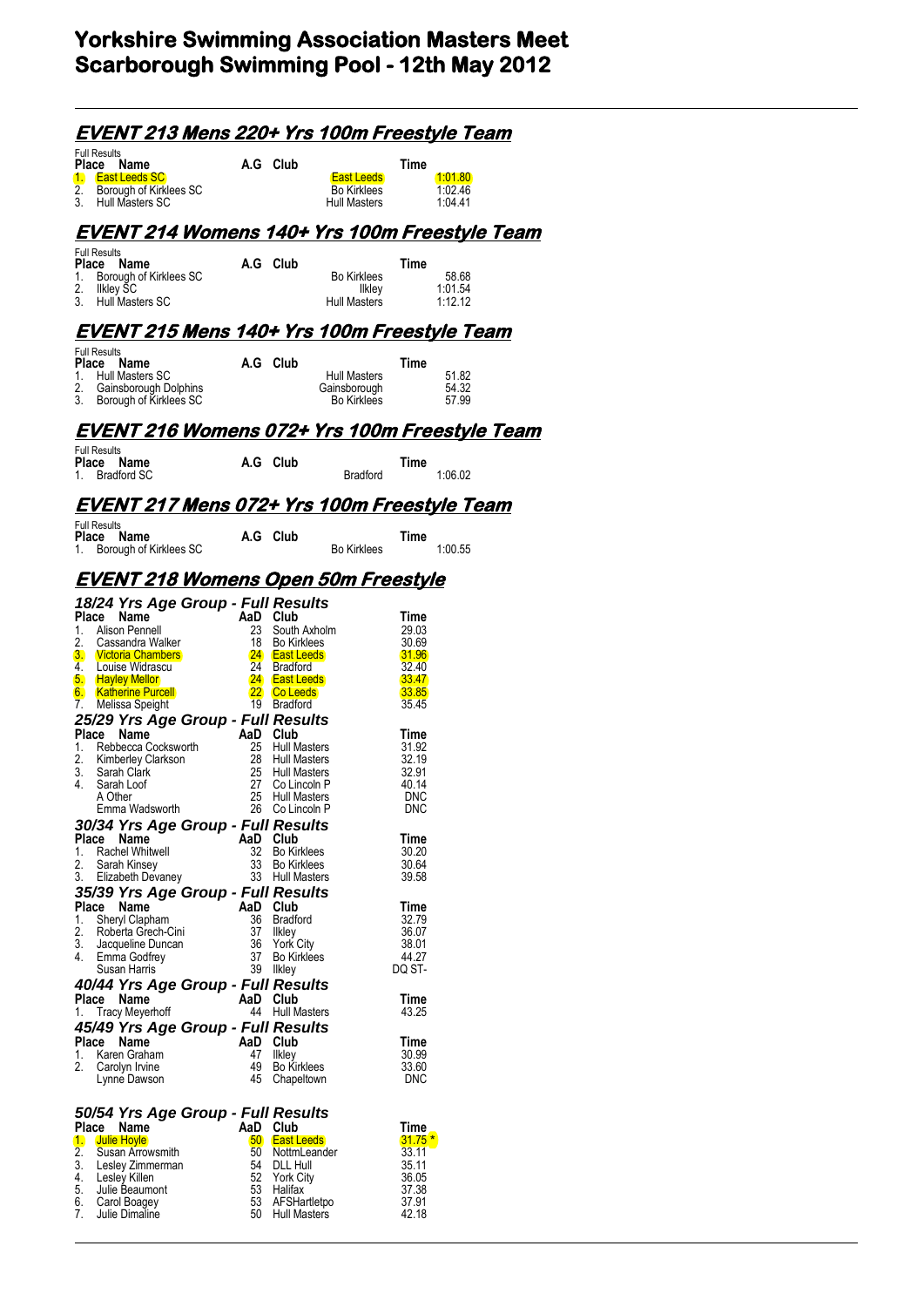|    | 55/59 Yrs Age Group - Full Results                                                                                                                                                                                                                                                         |          |                                        |                |
|----|--------------------------------------------------------------------------------------------------------------------------------------------------------------------------------------------------------------------------------------------------------------------------------------------|----------|----------------------------------------|----------------|
|    | Place Name<br>1. Sally Shields<br>2. Wendy Offord<br>3. Christine Gillard<br>4. Suzanne Clarkson<br>4. Suzanne Clarkson<br>1. Sally Bing<br>57 Hull Masters                                                                                                                                |          |                                        | Time           |
|    |                                                                                                                                                                                                                                                                                            |          |                                        | 34.53          |
|    |                                                                                                                                                                                                                                                                                            |          |                                        | 34.62          |
|    |                                                                                                                                                                                                                                                                                            |          |                                        | 36.92<br>48.58 |
|    |                                                                                                                                                                                                                                                                                            |          |                                        |                |
|    | 60/64 Yrs Age Group - Full Results<br>AaD Club<br>AaD Club<br>61 Spond<br>63 York C                                                                                                                                                                                                        |          |                                        |                |
|    | Place Name<br>1. Jennifer Merritt                                                                                                                                                                                                                                                          |          |                                        | Time<br>34.28  |
|    | 2. Hilary Crick                                                                                                                                                                                                                                                                            |          | 61 Spondon Mast<br>63 York City        | 46.79          |
|    | Aileen Ibbotson                                                                                                                                                                                                                                                                            |          | 62 Co Bradford                         | DNC            |
|    |                                                                                                                                                                                                                                                                                            |          |                                        |                |
|    | 65/69 Yrs Age Group - Full Results                                                                                                                                                                                                                                                         |          |                                        | Time           |
|    |                                                                                                                                                                                                                                                                                            |          | East Anglian                           | 38.24          |
|    |                                                                                                                                                                                                                                                                                            |          | 65 York City                           | 39.07          |
|    | $\begin{array}{ccc}\n1. & \text{Patrie} \\ 2. & \text{Cari B rown}\n\end{array}$<br>$\begin{array}{ccc}\n2. & \text{Cari B rown}\n\end{array}$<br>$\begin{array}{ccc}\n3. & \text{Cix AUC3}\n\end{array}$<br>$\begin{array}{ccc}\n65 & \text{Cix B/N} \\ 65 & \text{Cix C/N}\n\end{array}$ |          |                                        |                |
|    | 75 Yrs/Over Age Group - Full Results<br>Place Name                                                                                                                                                                                                                                         | AaD Club |                                        | <b>Time</b>    |
|    | 1. Betty Grayson                                                                                                                                                                                                                                                                           | 77       | <b>Hull Masters</b>                    | 58.39          |
|    |                                                                                                                                                                                                                                                                                            |          |                                        |                |
|    | <u>EVENT 219 Mens Open 50m Freestyle</u>                                                                                                                                                                                                                                                   |          |                                        |                |
|    |                                                                                                                                                                                                                                                                                            |          |                                        |                |
|    | 18/24 Yrs Age Group - Full Results                                                                                                                                                                                                                                                         |          |                                        |                |
|    | <b>1987</b><br>2. Russell Mottram<br>3. Oliver Simpson<br>4. Jake Rylatt<br>5. Jonathan Prince<br>6. Kevin C                                                                                                                                                                               | AaD Club |                                        | Time           |
|    |                                                                                                                                                                                                                                                                                            | 19       | Sheffield C                            | 26.70          |
|    |                                                                                                                                                                                                                                                                                            | 23       | Bo Kirklees                            | 26.77          |
|    |                                                                                                                                                                                                                                                                                            | 21       | <b>York City</b><br>20 East Leeds      | 27.14<br>27.18 |
|    |                                                                                                                                                                                                                                                                                            |          |                                        | 27.30          |
|    |                                                                                                                                                                                                                                                                                            |          |                                        | 28.00          |
|    |                                                                                                                                                                                                                                                                                            |          |                                        | 29.90          |
|    |                                                                                                                                                                                                                                                                                            |          |                                        | 33.57          |
|    | 3. Uliver United States<br>4. Jake Rylatt<br>5. Jonathan Prince The Teast Leeds<br>7. Peter Phillips<br>7. Peter Phillips<br>7. Peter Phillips<br>7. Peter Phillips<br>7. Peter Phillips<br>7. Peter Phillips<br>7. Peter Phillips<br>7. Peter Ph<br>25/29 Yrs Age Group - Full Results    |          |                                        |                |
|    |                                                                                                                                                                                                                                                                                            |          |                                        | Time           |
|    |                                                                                                                                                                                                                                                                                            |          | 29 Bo Kirklees                         | 26.16          |
|    |                                                                                                                                                                                                                                                                                            |          | 26 Bo Kirklees                         | 26.19          |
|    |                                                                                                                                                                                                                                                                                            |          |                                        | 27.48          |
|    | Place Name Crown - Tail Club<br>1. Andrew Czyzewski 29 Bo Kir<br>2. Jason Kan 26 Bo Kir<br>3. David Owens 28 Ilkley<br>3. David Owens 27 Go Lin<br>1an Hansford 25 Gains                                                                                                                   |          | 27 Co Lincoln P                        | <b>DNC</b>     |
|    | lan Hansford                                                                                                                                                                                                                                                                               |          | 25 Gainsborough                        | DQ ST-         |
|    | <b>30/34 Yrs Age Group - Full Results<br/>Place Name AaD Club<br/>1. Simon Dennison 30 Hull Masters<br/>2. John Major 33 South Hunsle</b>                                                                                                                                                  |          |                                        |                |
|    |                                                                                                                                                                                                                                                                                            |          |                                        | Time           |
|    |                                                                                                                                                                                                                                                                                            |          | 30 Hull Masters                        | 26.47          |
|    |                                                                                                                                                                                                                                                                                            |          | Hull Ividor<br>South Hunsle<br>Masters | 26.80          |
|    |                                                                                                                                                                                                                                                                                            |          |                                        | 27.19          |
|    |                                                                                                                                                                                                                                                                                            |          |                                        | 27.59          |
|    |                                                                                                                                                                                                                                                                                            |          |                                        | 27.70          |
|    |                                                                                                                                                                                                                                                                                            |          |                                        | 27.72<br>28.59 |
|    |                                                                                                                                                                                                                                                                                            |          |                                        | 28.69          |
|    | 1. Simon Demos<br>2. John Major<br>3. Paul Noble<br>4. Robert Gothard<br>5. Richard Wilkinson Hall<br>5. Richard Wilkinson Hall<br>6. Stewart Worthy<br>7. Matt Willis<br>7. Matt Willis<br>8. Gregan Clarkson<br>8. Gregan Clarkson<br>7. The Full<br>35/39 Yrs Age Group - Full Results  |          |                                        |                |
|    | $\frac{1}{26}$ and $\frac{1}{26}$ Club<br>Place Name                                                                                                                                                                                                                                       |          |                                        | Time           |
| 1. | Jonathan Lucas                                                                                                                                                                                                                                                                             |          | Kingfisher E                           | 27.41          |
| 2. | <b>Paul Ellis</b>                                                                                                                                                                                                                                                                          |          | <b>36 East Leeds</b>                   | 27.82          |
|    | 3. Richard Ellis                                                                                                                                                                                                                                                                           |          | 39 Armthorpe                           | 28.52          |
|    | 40/44 Yrs Age Group - Full Results                                                                                                                                                                                                                                                         |          |                                        |                |
|    | Place Name                                                                                                                                                                                                                                                                                 | AaD Club |                                        | Time           |
|    | 1. Paul Clemence                                                                                                                                                                                                                                                                           |          | 42 East Leeds                          | <b>24.96</b>   |
| 2. | Colin Campbell                                                                                                                                                                                                                                                                             | 42       | <b>York City</b>                       | 28.98          |
|    | <b>Rik Davis</b>                                                                                                                                                                                                                                                                           |          | 40 Bradford                            | <b>DNC</b>     |
|    | 45/49 Yrs Age Group - Full Results                                                                                                                                                                                                                                                         |          |                                        |                |
|    | Place Name                                                                                                                                                                                                                                                                                 | AaD Club |                                        | <b>Time</b>    |
| 1. | David Hogg                                                                                                                                                                                                                                                                                 | 48       | Glasgow Nmds                           | 27.78          |
| 2. | Jim Whitwell                                                                                                                                                                                                                                                                               | 45       | <b>Bo Kirklees</b>                     | 30.09          |
| 3. | Michael Pepper                                                                                                                                                                                                                                                                             |          | 48 Rotherham Mo                        | 31.69          |
| 4. | Jari Goddard                                                                                                                                                                                                                                                                               | 49       | Gainsborough                           | 32.16          |
| 5. | Tony O'Donohoe                                                                                                                                                                                                                                                                             | 48       | <b>Bradford</b><br>46 Bo Kirklees      | 35.12          |
|    | 6. Bruce Jones                                                                                                                                                                                                                                                                             |          |                                        | 37.30          |
|    | 50/54 Yrs Age Group - Full Results                                                                                                                                                                                                                                                         |          |                                        |                |
|    | Place Name                                                                                                                                                                                                                                                                                 | AaD Club |                                        | Time           |
| 1. | <b>Stewart Rowe</b>                                                                                                                                                                                                                                                                        | 50       | Kingfisher E                           | 28.75          |
| 2. | Anthony Fawthrop                                                                                                                                                                                                                                                                           | 53       | 50 Bo Kirklees<br><b>Hull Masters</b>  | 28.87          |
| 4. | 3. Ian Harman<br>Mark Jones                                                                                                                                                                                                                                                                | 52       | Everton                                | 30.08<br>31.26 |
| 5. | Chris Brown                                                                                                                                                                                                                                                                                |          | 50 York City                           | 31.73          |
| 6. | Paul Ormerod                                                                                                                                                                                                                                                                               | 54       | <b>Bo Kirklees</b>                     | 32.07          |
| 7. | Anthony Ruddiman                                                                                                                                                                                                                                                                           | 52       | <b>Bo Kirklees</b>                     | 34.28          |
| 8. | Nicholas Overton                                                                                                                                                                                                                                                                           |          | 50 Bo Kirklees                         | 34.37          |
|    | 55/59 Yrs Age Group - Full Results                                                                                                                                                                                                                                                         |          |                                        |                |
|    | Place Name                                                                                                                                                                                                                                                                                 | AaD Club |                                        | Time           |
| 1. | <b>Brian Godfrey</b>                                                                                                                                                                                                                                                                       | 57       | <b>Bo Kirklees</b>                     | 29.00          |
| 2. | Simon Troop                                                                                                                                                                                                                                                                                | 56       | <b>Bo Kirklees</b>                     | 32.03          |
|    | 3. Malcolm Clark                                                                                                                                                                                                                                                                           |          | <b>56 East Leeds</b>                   | 33.61          |
|    | 4. Kevin Devine                                                                                                                                                                                                                                                                            | 55       | RichmondDale                           | 33.98          |
|    | 5. Cleveland Meyerhoff                                                                                                                                                                                                                                                                     |          | 55 Hull Masters<br>57 Bo Kirklees      | 34.34          |
|    | 6. Mick Brant                                                                                                                                                                                                                                                                              |          | 55 Bo Kirklees                         | 36.05<br>38.37 |
|    | 7. Barry Summers                                                                                                                                                                                                                                                                           |          |                                        |                |

\*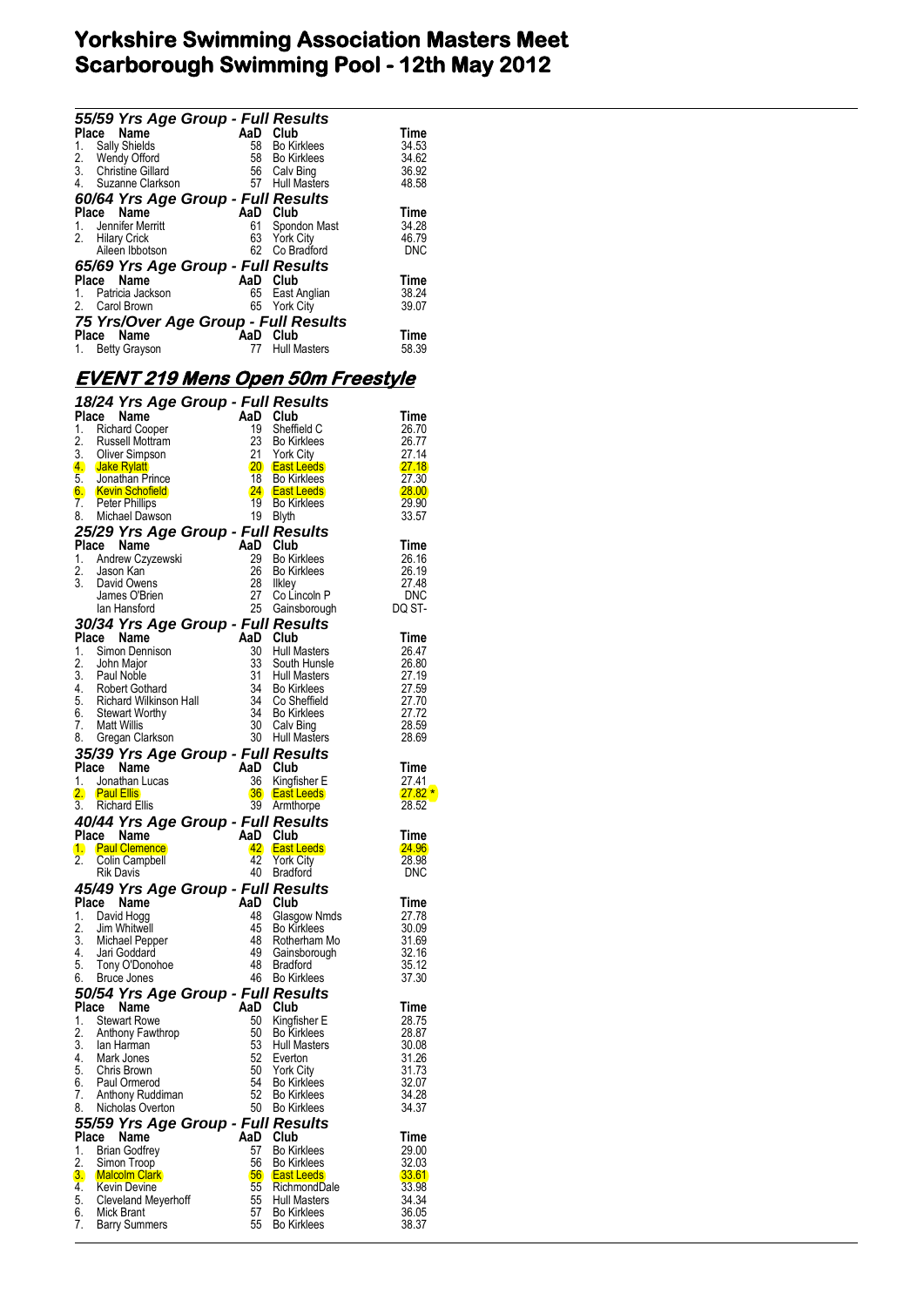|                  | 60/64 Yrs Age Group - Full Results   |          |                     |             |
|------------------|--------------------------------------|----------|---------------------|-------------|
| <b>Place</b>     | Name                                 | AaD Club |                     | Time        |
| 1.               | Stephen Whitfield                    | 60       | Derwent Vall        | 31.05       |
| 2.               | <b>Paul Fletcher</b>                 | 61       | <b>Co Leeds</b>     | $38.48*$    |
| $\overline{3}$ . | Steven Eddison                       | 63       | Co Bradford         | 41.51       |
|                  | 65/69 Yrs Age Group - Full Results   |          |                     |             |
| <b>Place</b>     | <b>Name</b>                          | AaD      | Club                | Time        |
| 1.               | Duncan Brown                         |          | 65 York City        | 31.32       |
| 2.               | William Noble                        | 65       | Aquabears           | 33.96       |
|                  | 3. Derek Robinson                    | 68       | <b>Blyth</b>        | 34.55       |
| 4.               | Alex Brown                           | 68       | <b>Blyth</b>        | 35.74       |
| 5.               | Roger Harrison                       | 68       | <b>Trafford Met</b> | 45.78       |
|                  | 70/74 Yrs Age Group - Full Results   |          |                     |             |
|                  | Name<br>Place                        | AaD      | Club                | <b>Time</b> |
|                  | Harry Barrow                         | 74       | <b>Bo Kirklees</b>  | 36.06       |
|                  | 75 Yrs/Over Age Group - Full Results |          |                     |             |
|                  | Name<br>Place                        | AaD      | Club                | <b>Time</b> |
| 1.               | Dennis Harrison                      | 75       | <b>Hull Masters</b> | 38.71       |
| 2.               | Colin Sage                           |          | 76 Hull Masters     | 40.50       |
| 3.               | Raoul Feld                           | 82       | Lindum Mink         | 51.58       |

### **EVENT 220 Womens Open 100m IM**

| 18/24 Yrs Age Group - Full Results   |          |                 |                 |         |
|--------------------------------------|----------|-----------------|-----------------|---------|
| Place Name                           | AaD Club |                 | Time            | 50      |
| 1.<br>Alison Pennell                 |          | 23 South Axholm | 1:12.33         | 33.69   |
| 2.<br>Cassandra Walker               |          | 18 Bo Kirklees  | 1:14.02         | 36.12   |
| 3.<br>Louise Widrascu                |          | 24 Bradford     | 1:21.80         | 39.31   |
| 4.<br>Melissa Speight                |          | 19 Bradford     | 1:26.29         | 41.14   |
| 5. Katherine Purcell                 |          | 22 Co Leeds     | <u> 1:27.82</u> | 41.73   |
| 25/29 Yrs Age Group - Full Results   |          |                 |                 |         |
| Place Name                           | AaD Club |                 | Time            | 50      |
| Deborah Crossland<br>1.              |          | 25 Bo Kirklees  | 1:14.58         | 33.02   |
| 30/34 Yrs Age Group - Full Results   |          |                 |                 |         |
| Place Name                           | AaD Club |                 | Time            | 50      |
| 1.<br>Rachel Whitwell                |          | 32 Bo Kirklees  | 1:13.16         | 34.92   |
| 2.<br>Sarah Kinsey                   |          | 33 Bo Kirklees  | 1:16.54         | 35.09   |
| 3. Kay Hamilton                      |          | 34 Romford Town | 1:20.10         | 38.38   |
| 35/39 Yrs Age Group - Full Results   |          |                 |                 |         |
| Place Name                           | AaD Club |                 | Time            | 50      |
| 1.<br>Sheryl Clapham                 |          | 36 Bradford     | 1:22.04         | 39.02   |
| 2.<br>Jacqueline Duncan              |          | 36 York City    | 1:37.67         | 45.43   |
| 40/44 Yrs Age Group - Full Results   |          |                 |                 |         |
| Place Name                           | AaD Club |                 | Time            | 50      |
| 1.<br><b>Ruth Rhodes</b>             |          | 44 Bradford     | 1:21.38         | 38.85   |
| 2.<br>Sarah Greaves                  |          | 44 Bo Kirklees  | 1:42.19         | 49.55   |
| 45/49 Yrs Age Group - Full Results   |          |                 |                 |         |
| Place Name                           | AaD Club |                 | Time            | 50      |
| 1.<br>Judy Brown                     |          | 48 Warr'ton Dol | 1:16.50         | 34.90   |
| 2.<br>Karen Graham                   | 47       | <b>Ilkley</b>   | 1:19.36         | 38.09   |
| 3.<br>Carolyn Irvine                 |          | 49 Bo Kirklees  | 1:24.31         | 38.13   |
| 4.<br>Kirsten Durrans                |          | 45 Bo Kirklees  | 1:29.55         | 42.87   |
| Lynne Dawson                         |          | 45 Chapeltown   | DNC             |         |
| 50/54 Yrs Age Group - Full Results   |          |                 |                 |         |
| Place Name                           | AaD Club |                 | Time            | 50      |
| 1.<br>Lesley Zimmerman               |          | 54 DLL Hull     | 1:28.69         | 41.47   |
| 2.<br>Helen Turner                   |          | 51 Rotherham Mo | 1:30.60         | 41.39   |
| 3.<br>Carol Boagey                   |          | 53 AFSHartletpo | 1:35.51         | 48.21   |
| 4.<br>Julie Dimaline                 |          | 50 Hull Masters | 1:56.77<br>DNC  | 58.26   |
| Susan Arrowsmith                     |          | 50 NottmLeander |                 |         |
| 55/59 Yrs Age Group - Full Results   |          |                 |                 |         |
| Place Name                           | AaD Club |                 | Time            | 50      |
| 1.<br>Sally Shields                  |          | 58 Bo Kirklees  | 1:26.52         | 42.07   |
| 2.<br>Christine Gillard              |          | 56 Calv Bing    | 1:35.20         | 46.18   |
| 60/64 Yrs Age Group - Full Results   |          |                 |                 |         |
| Place Name                           | AaD Club |                 | Time            | 50      |
| <b>Hilary Crick</b><br>1.            |          | 63 York City    | 1:44.82         | 49.60   |
| 65/69 Yrs Age Group - Full Results   |          |                 |                 |         |
| Place Name                           | AaD Club |                 | Time            | 50      |
| 1.<br>Patricia Jackson               |          | 65 East Anglian | 1:36.09         | 45.23   |
| 75 Yrs/Over Age Group - Full Results |          |                 |                 |         |
| Place Name                           | AaD Club |                 | Time            | 50      |
| 1.<br>Betty Grayson                  |          | 77 Hull Masters | 2:22.51         | 1:08.29 |
| EI/ENIT 221 Mape Open 100m IM        |          |                 |                 |         |

#### **EVENT 221 Mens Open 100m IM**

| <b>Place</b> | 18/24 Yrs Age Group - Full Results<br>Name | AaD | Club          | Time    | 50    |
|--------------|--------------------------------------------|-----|---------------|---------|-------|
| $1_{-}$      | Oliver Simpson                             | 21  | York City     | 1:06.39 | 31.33 |
|              | 2. Jake Rylatt<br>3. Richard Coc           |     | 20 East Leeds | 1.07.35 | 30.36 |
|              | <b>Richard Cooper</b>                      | 19  | Sheffield C   | 1:10.34 | 31.93 |
| 4.           | Peter Phillips                             | 19  | Bo Kirklees   | 1:16.17 | 37.42 |